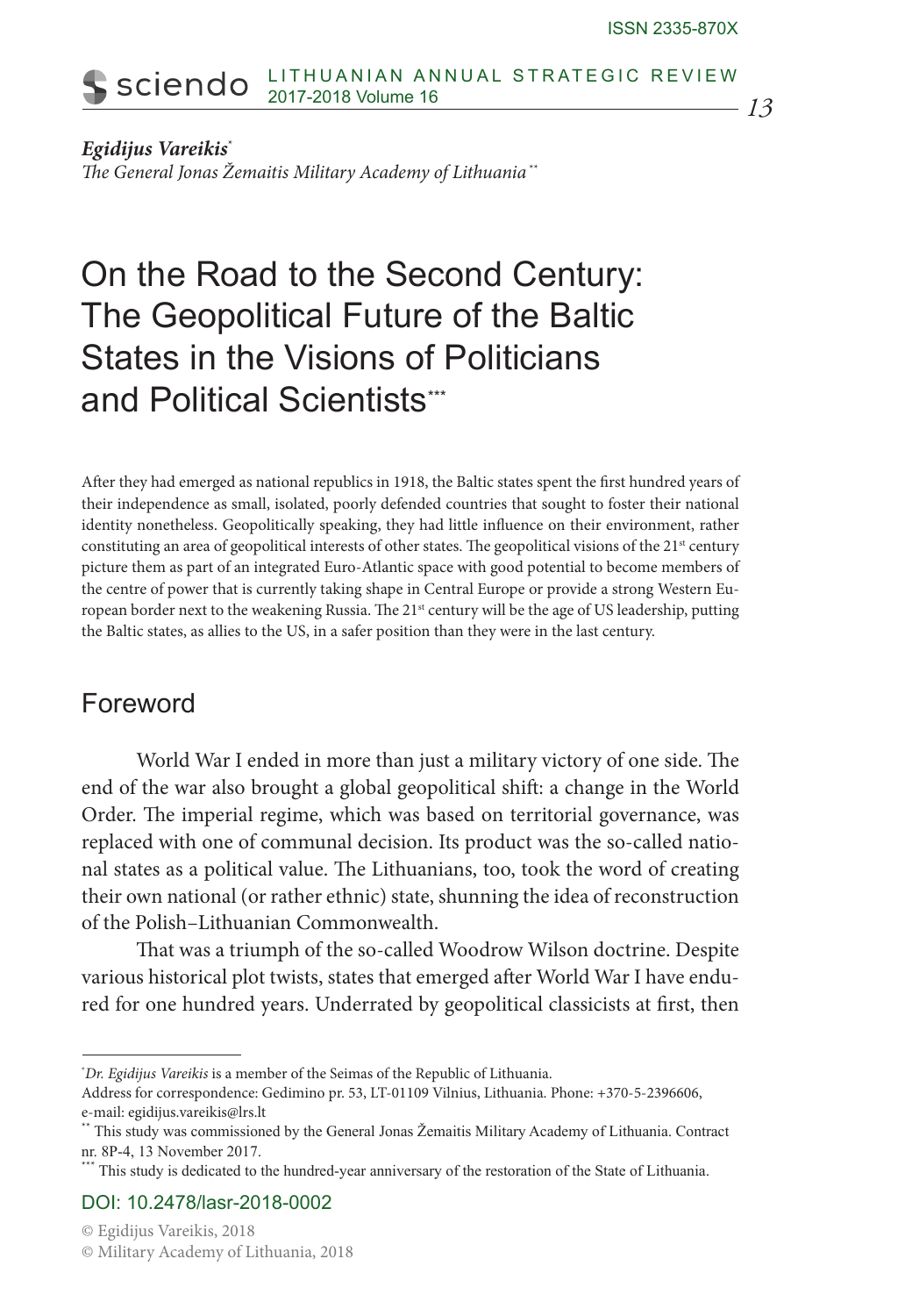legalised, they are currently considered geopolitical relics by some, or the best form of self-expression of nations by others.

The purpose of this overview is to take a look at how geopolitical experts predict the second century of the states in our region. Obviously, I will be focusing on the outlook of long-term cooperation between Lithuania and its Baltic neighbours, although I will have to touch upon some regional and even global aspects of the development of the civilisations.

## 1. Methods of Future Research and the Opportunities They Offer

Critiqued as an anachronism decades ago, geopolitics is currently experiencing a renaissance, what with an increasing number of new publications being written and new authority figures emerging.<sup>1</sup>

As often as not, all geopolitical experts love to quote classics such as Mahan, Mackinder, Haushoffer, and so on. Geography definitely has an effect on politics: if our security depends on our geographical proximity to Russia, if our happy neighbours are the Scandinavians, we cannot do without studying the map. According to Robert Kaplan, geography does not forgive those who ignore it.2 Yet modern geopolitics greatly trespass the boundaries of the absolute geographical dependence of politics. The economic, historical, cultural, and even emotional dimension is gaining an increasing weight, hence the shift in the attachment to geographical classics. For instance, in a recent study, Phil Kelly attempts to modernise the classical methods with said 'supplements'.<sup>3</sup> Jeremy Black accentuates the significance of history as an act of will that greatly affects the 'objective reality' of geography.<sup>4</sup> In other words, modern geopolitics is not only about the extent of our geographical dependence, but also the extent of us being able to change the geography in a way that benefits us. The choice of politics is a matter of human decision.

The realists of the policy of security, their opinion currently dominating the ranks of the practitioners as well, understand the world as a chaotic system, where some communities arise and perish, driven by a plethora of circumstances.5 In retrospect, it would be easy to explain why the great civilisations

<sup>1</sup> Saul Bernard Cohen, *Geopolitics. The Geography of International Relations*, Rowman & Littkefield, 2015.

<sup>2</sup> Robert D.Kaplan, *The Revenge of Geography*, Random House, 2012.

<sup>3</sup> Phil Kelly, *Classical Geopolitics: A New Analytical Model*, Stanford University Press, 2016.

<sup>4</sup> Jeremy Black, *Geopolitics and the Quest for Dominance*, Indiana University Press 2016.

<sup>5</sup> Jack Donnelly, *Realism and International Relations*, Cambridge University Press. 2000.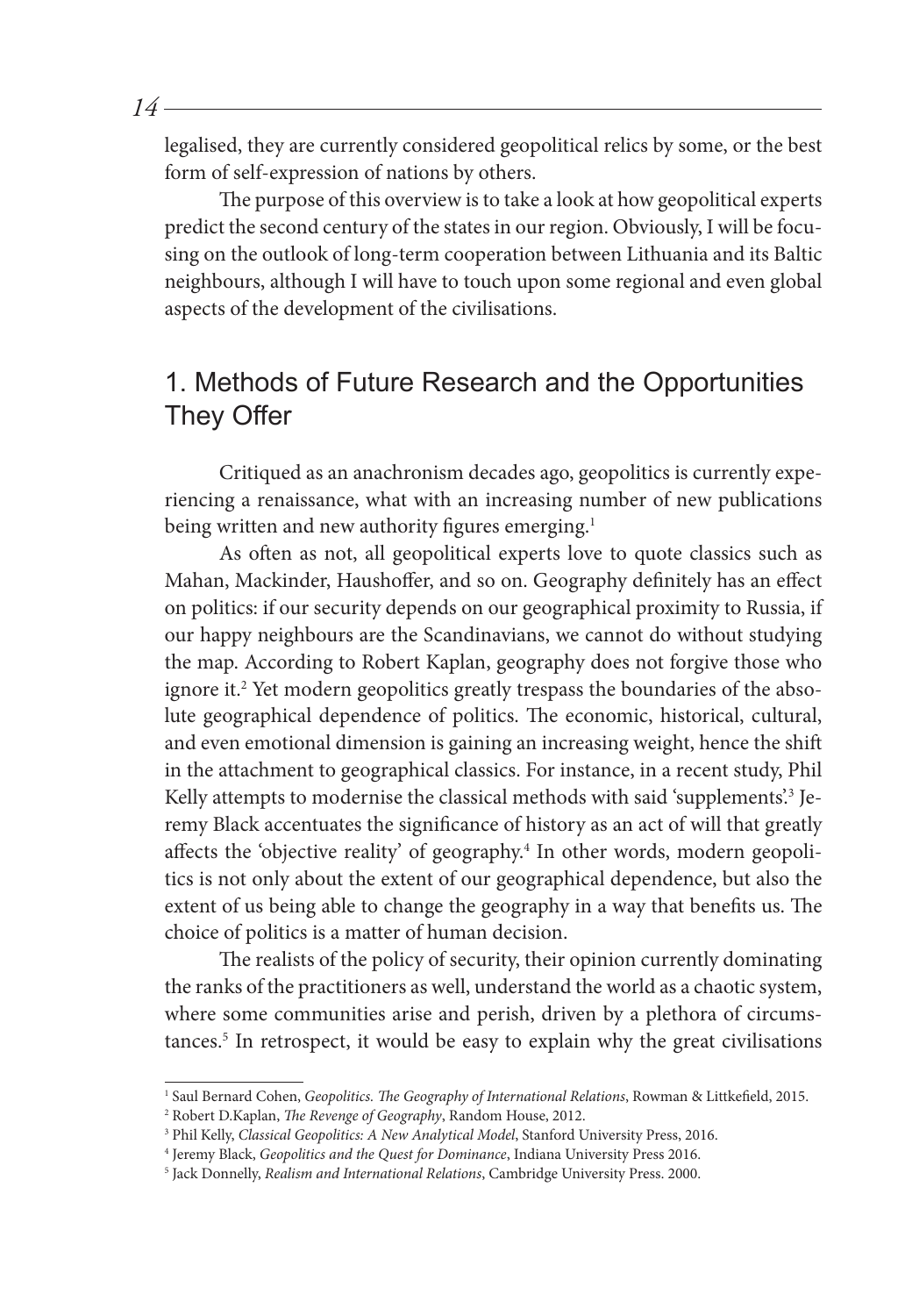of the period came into existence between the Tigris and the Euphrates or on the banks of the Nile, why the Portuguese and the Spanish ruled the seas in their own time, and why the Dutch and the British replaced them later on. Predicting what will happen tomorrow or in ten years would be a much more difficult thing to do, because new and unforeseen technological solutions will emerge in the course of history, changing the people's preferences; likewise, we sometimes observe the advent of 'black swans', or unanticipated phenomena that change the situation drastically (such as the Lisbon earthquake in the early 18<sup>th</sup> century, the tsunami that devastated Japan a few years back, and so on).

Loved by some and critiqued by others, the Theory of World Systems is another concept; an attempt to postulate that global chaos is actually anything but.6 There are several determinants (geography included) that allow us to predict today what the future holds for one country or another.

Geopolitical experts rely on the two concepts in their own way. Usually, the World Order is said to be created with good intentions. Yet it is always transient and degenerates with the passage of time. Obviously, there are several key reasons for that.

First, not everyone wants to live by it or recognises it as an appropriate order. Second, not everyone committed to follow the order does so due to a shifting situation. Third, order demoralises those whom it serves. Order becomes disorder that calls for the development of a new order. After the Cold War, the general consensus was that we live in a world where order consists of democracy, market economy, and human rights. Today, we have to admit, more and more often, that this order seems redundant. In other words, the end of history has ended.7

This publication has already covered future methods of research;<sup>8</sup> I will only go through them very briefly.

As it was already mentioned, in addition to geography, there are more objective (conditionally, without a doubt) factors determining the political future of humankind that future planners recognise. Today, said factors include demography, climate change, energy extraction and distribution possibilities, as well as social 'irrationalities', such as religious extremism, celebrity cult, depreciation of the prestige of logic and science – broadly speaking, postmodernism. Not least, we have the dwindling of state power and the shrinking of its

<sup>6</sup> Frank Andre Gunder, *The World System: Five Hundred Years or Five Thousand?*, Routledge, 2006.

<sup>7</sup> "The End of the End of History?" in *The Hedgehog Review* 19 (3) 2017.

<sup>8</sup> Egidijus Vareikis, "World Future Mapping and Scenarios for the 21st century", *Lithuanian Annual Strategic Review",* 2014-2015, vol. 13, p. 11-26.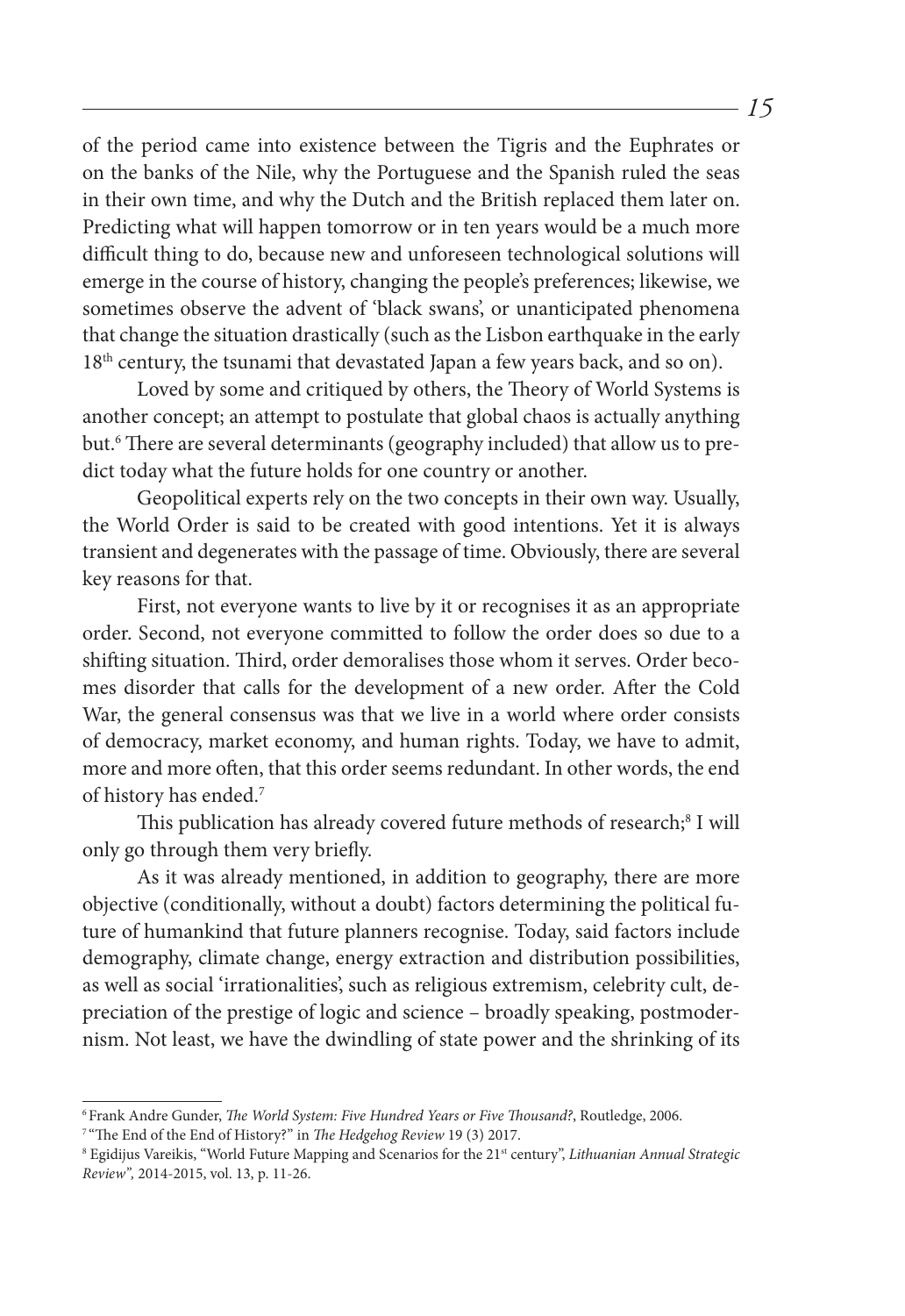functions,<sup>9</sup> the negative side of globalisation in the form of international terrorism, organised crime, proliferation of weapons of mass destruction, 'asymmetrical' threats, epidemics, and migration.10

Quite a few regularities of the economic-social development of the society that were discovered in the 19<sup>th</sup> and 20<sup>th</sup> century allow us to predict, at least to an extent, the development of the community of people. Those worth a mention are the theories of short- and long-term social development cycles, which allow forecasting the 'waves' in economic or social life. Long-term forecasts are concerned with the so-called Kondratiev cycles – long-term waves covering dozens (some 40 to 60) years of economy – where the rises or falls of the economy are followed by wars, upheavals, and so on.<sup>11</sup>

Any future planner attempts to answer several key questions in their possible scenarios. What awaits us as physical and biological beings? What possible future strikes fear in us and what kind of a future would we wish to avoid? Which stereotypes of the civilisation and world order are we prepared to defend, and which to renounce? Are there are any alternatives to our superstitions/stereotypes? Are we strong enough to bring our plans to fruition, do we have the resources? The course of history, as such, is given varied interpretation as well. History may be perceived as a linear, cyclic, sinusoid, or even chaotic process.

Theoreticians and practitioners who design future scenarios usually build them on some pre-conceived scheme. Several typical schemes are worth mentioning.<sup>12</sup> These are designing a future based on an existing successful model (the so-called used future), building a future by eliminating past mistakes and trying to avoid them in said future (the disowned future), alternative scenarios (alternative futures), scenarios of future alignment that predict a future in an aligned world by stimulating particular, 'useful' tendencies and inhibiting those that are not.

Then there are certain archetypes that allow us to begin writing 'classical' scenarios. One professor of this method, Jim Dator,<sup>13</sup> has proposed the

<sup>9</sup> Peter van Ham, "The Rise of the Brand State: The Postmodern Politics of Image and Reputation", *Foreign Affairs* 80 (5), 2001, p. 2–6.

<sup>&</sup>lt;sup>10</sup> Graham Bird, Brock S. Blomberg, Gregory D. Hess, "International Terrorism: Causes, Consequences and Cures", *The World Economy,* 31 (2), 2008 p. 255–274.

<sup>&</sup>lt;sup>11</sup> Andrey V. Korotayev, Sergey V. Tsirel, A Spectral Analysis of World GDP Dynamics: Kondratiev Waves, Kuznets Swings, Juglar and Kitchin Cycles in Global Economic Development, and the 2008–2009 Economic Crisis, *Structure and Dynamics* 4 (1), 2010, p 3–57.

<sup>12</sup> Sohail Inayatullah, "Six pillars: futures thinking for transforming", *Foresight*, 10 (1), 2008 p. 4–21.

<sup>13</sup> Clement Bezold, Jim Dator's Alternative Futures and the Path to IAF's Aspirational Futures, *Journal of Future Studies*, November 2009, 14(2), 2009 p. 123–134.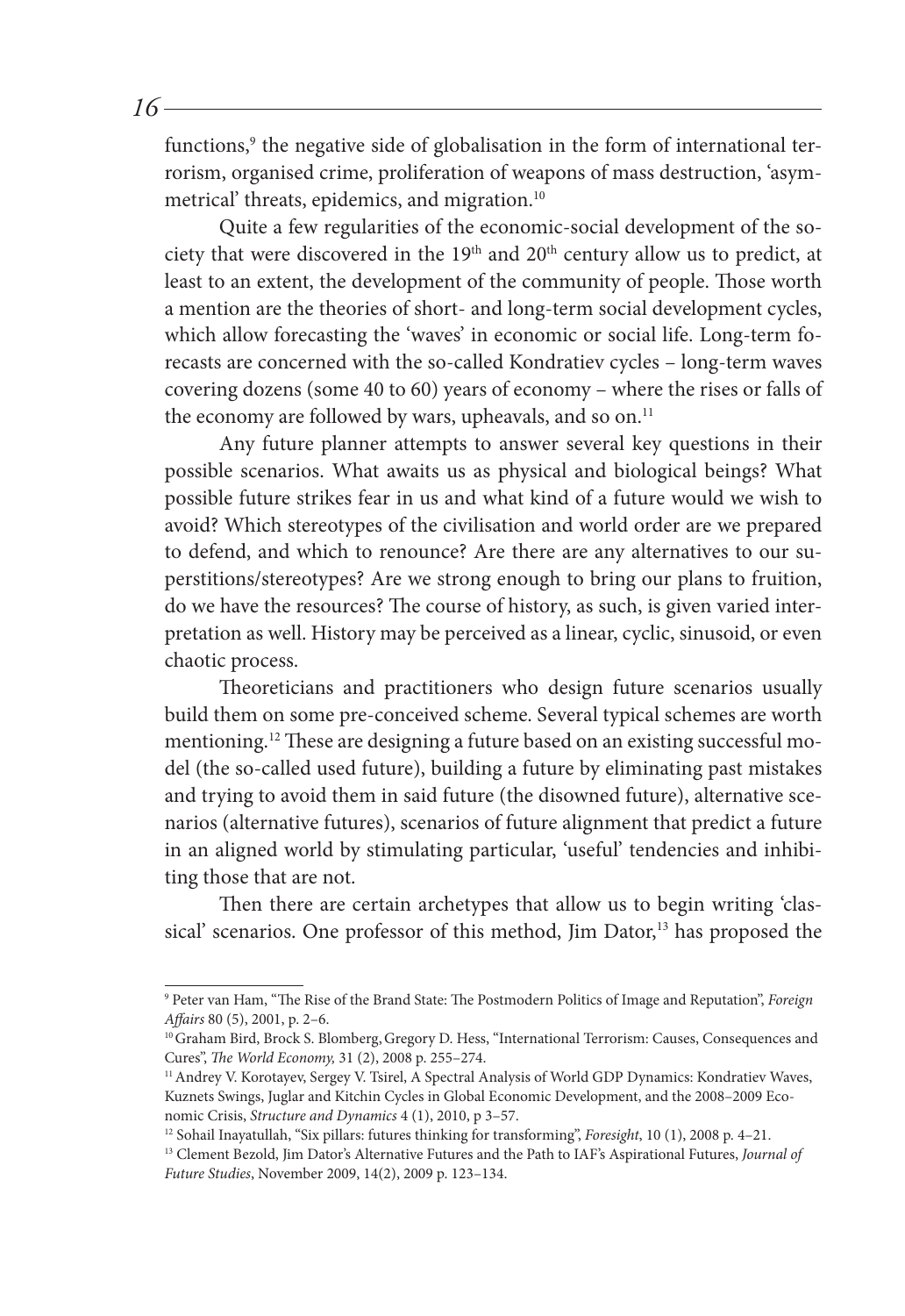following list of archetypes: the archetypes of growth, disaster, stabilisation, and transformation.<sup>14</sup>

Ergo, the arsenal for future research is vast, yet as was already mentioned, writing scenarios is heavily affected by prejudice and the 'strategic goal' of a client. On the one hand, it is easy to feel that today many answers will bear a mark of the influence from the ideologies that are prevalent here and now; on the other, our physical powers prevent us from predicting that which has never been, meaning that future is merely an extrapolation of the present or past.

#### 2. The Baltic States in Geopolitics to Date

The geopolitical situation of the Baltic region, and the states that existed in it, can be appraised in light of classical geopolitical theories. Of course, literature on this subject, especially that written by Lithuanian authors, is scarce.<sup>15</sup> The mulling of Lithuania's place in the world, and its strategic future outlook, is dominated by sighs over its romantic history, the grand 'from one sea to another' image still woven through it, as well as desperate crying over our tiny little state harmed by everyone. The classical works by K. Pakštas or S. Tarvydas from the inter-war era that geopolitical experts tend to quote the most in their deliberations primarily centre around the case of Lithuania as a small and lonely state.<sup>16</sup>

Within the popular historiography, history of politics has little to say about the way things were in Lithuania prior to the early 13<sup>th</sup> century. Scanning through historical atlases gives one a weird impression that the territory of the current Baltic states was one of the long-enduring 'white spots' on our continent. The political history of the Baltic states, basically, began with the founding of the cities of Riga or Konigsberg. The outbreak of the 13<sup>th</sup> century

15 Egidijus Vareikis, "Lietuvos geopolitika – revizijos poreikis", *Naujasis* židinys *– Aidai*, Nos 9–10, 2002, p. 444-449; Česlovas Laurinavičius, Egidijus Motieka, Nortautas Statkus, *Baltijos valstybių geopolitikos* 

<sup>14</sup> http://www.worldvaluessurvey.org/, accessed on 10/03/2018. To sum it up in more comprehensible terms, under the archetype of growth, for instance, the 21<sup>st</sup> century has to become the Age of Asia: the levels of production and then, apparently, consumption will be the highest in this region, Asia will decide what the rest of the world should do. A disaster scenario is a surprise epidemic, a tsunami (one has already devastated Japan), some kind of a 'Taliban' or some other thing that will curb the development of economy and wellbeing. This is difficult to plan for, but… Asia stabilising is a Confucius-esque coming to senses, something that has already happened before many times: Asia has never wanted to rule the world... A transformation – something new – possibly Latin America or Central Europe will overshadow Asia's development. Scenarios like that could be designed for other regions as well.

*bruožai. XX amžius,* Vilnius: Lietuvos istorijos instituto leidykla, 2005, p. 412.

<sup>16</sup> Stasys Vaitiekūnas, sudar., *Lietuvos geopolitika*, Vilnius: Mintis 1991, p. 524.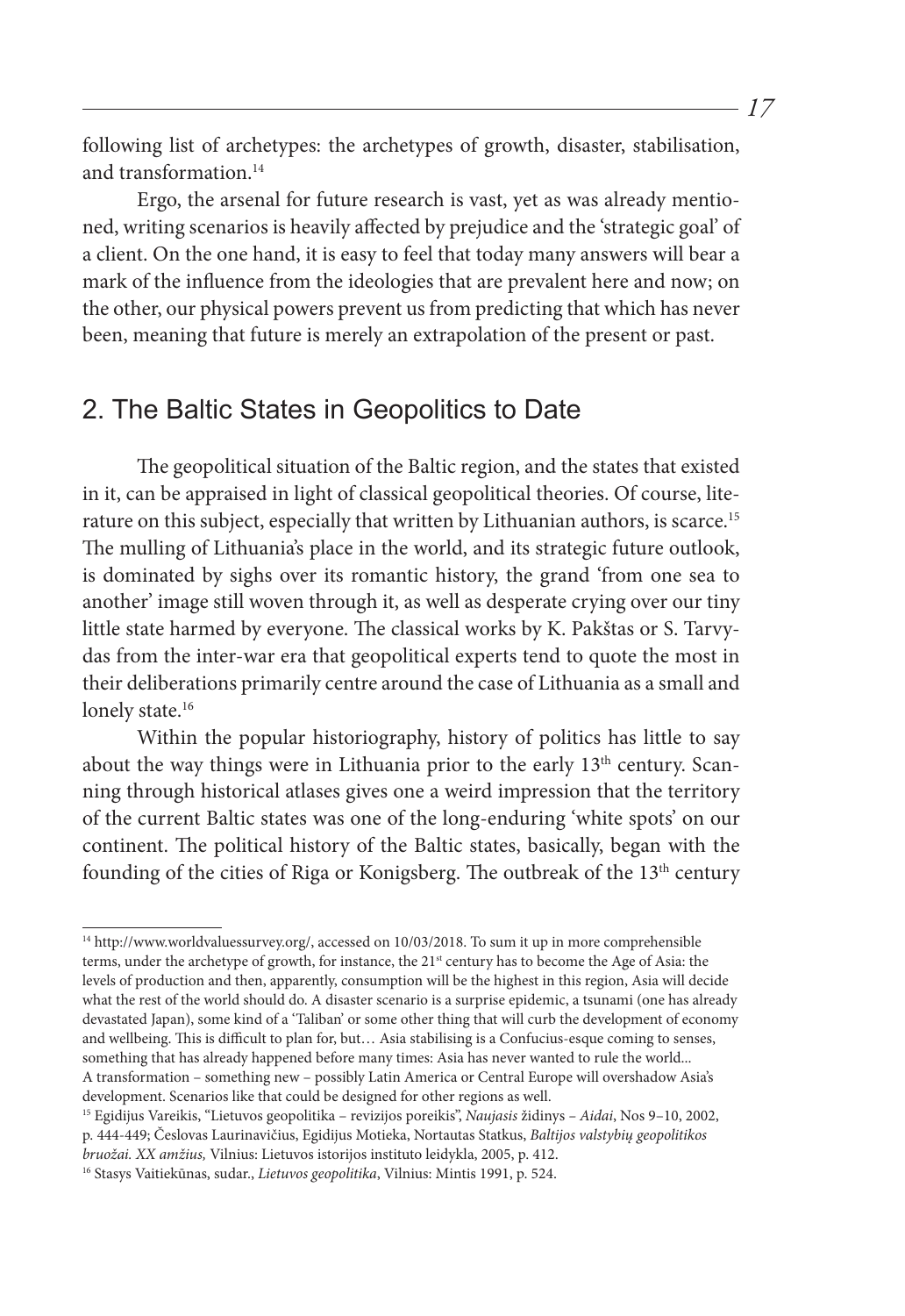expansion began to shed some light on who those Baltic and Finn-Ugric tribes on the eastern coast of the Baltic Sea were.

Why had a 'white spot' like that endured in Europe for so long? Why did the Baltic coast not produce a renowned state, why was there no merger with the relatively well-organised Russia or Poland made, and why did the Vikings and other strong-willed Christian missionaries of the 13<sup>th</sup> century bypass those states?

The Grand Duchy of Lithuania was the most typical dry-land state one could find under Mahan's definition.<sup>17</sup> During the time of Vytautas the Great, both seas were purely a symbol of geographical location, and not some kind of an economic interest. Lithuania managed to completely fail to take advantage of either of the seas: for all practical purposes, the Black Sea was merely a short page in history, while the Palanga–Šventoji strip on the Baltic coast was a symbol rather than an economic interest. The real life in the Grand Duchy and in the Polish–Lithuanian Commonwealth rather took place in the Vilnius–Grodno–Polotsk triangle, leaving Samogitia with the status of provincial autonomy. Lithuania did not have a port of major importance or a navy; the thing they call 'international trade' was an insignificant economic phenomenon. References to significant Hansa centres in Lithuania are way too exaggerated. The formal incorporation of the Lithuanian seacoast to the Courland Governorate in the 19<sup>th</sup> century did not bring any substantial changes at all. The current Latvia and Estonia (former Livonia) is more of a coastal territory, and even though geographically it is not very suited for navigation and the formation of so-called maritime states, being a province of European maritime states, Livonia became a Scandinavian, rather than Central European, region.

In his reflections on Heartland, a place you need to control if you want to control the world (there have been many maps pinpointing the location of this key place), Halford J. Mackinder<sup>18</sup> explained how this should be done. All maps depict the Grand Duchy of Lithuania as part of Heartland; what is more, there are maps where Heartland and Vytautas-era Lithuania overlap almost exactly. Therefore, thinking globally, the former Grand Duchy is (or was) a place of extraordinary geopolitical significance. Ergo, one without any actual promise and significance in theory. We could only guess whether the Grand Duchy of Lithuania had failed to grasp its geopolitical chance, or the theory predicting that chance was wrong.

The geopolitical mission that Lithuania or the Polish–Lithuanian Com-

<sup>17</sup> Mahan A. T., *The influence of Sea Power upon History*, 1660–1783, Boston: Little, Brown, 1890.

<sup>18</sup> Harold J. Mackinder, "The Geographical Pivot of History", *The Geographical Journal*, London. 1904.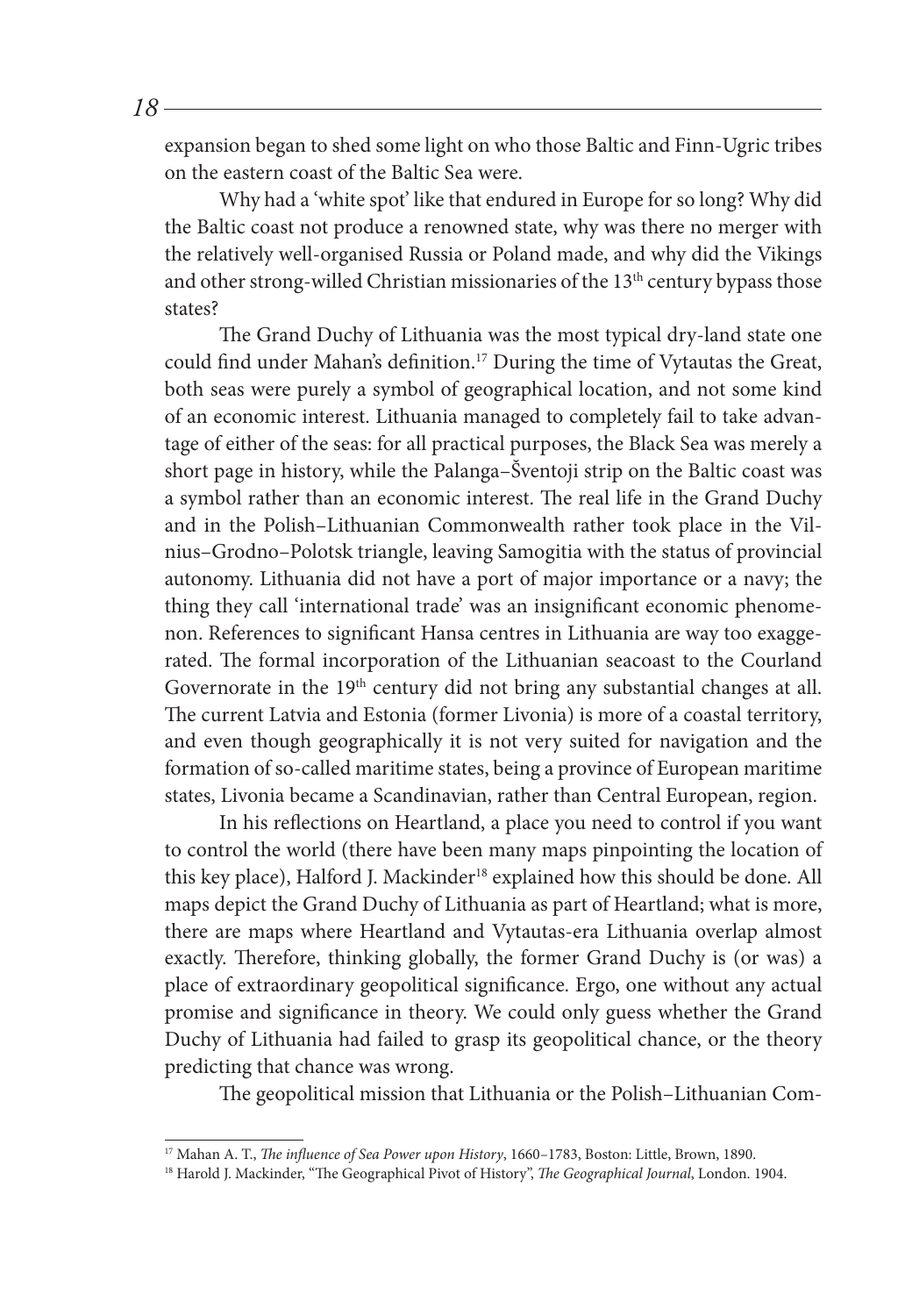monwealth had pursued for centuries was to offset the ambitions of Russia, another dry-land empire. Russia became a European state with the weakening or disappearance of Lithuania. Ekaterina the 2<sup>nd</sup> only dared to refer to Russia as a European state when Russia had established itself in the former Livonia, and for all practical purposes, Russia only became part (or a problem?) of Europe after the division of the Commonwealth. By its own definition a state that was both Lithuanian or Belarussian and Russian, the Grand Duchy of Lithuania had refused to hand over to the Duchy of Moscow a monopoly of representing Russians as an ethnos right to the end of its own existence. Past Lithuania failed its geopolitical mission to be Heartland and control the Russians, but perhaps this is a mission it can re-acquire?

After it had been attached to Russia, the entire eastern Baltic coastal region remained a part of it, another typical dry-land empire.

In the German concepts of geopolitical expansion, the Baltic states were part of the eastern expansion and German *lebensraum*. It is, therefore, completely understandable that the region became the arena of German–Russian wars and deals in the 20<sup>th</sup> century. With World War I coming to an end, Germany favoured the appearance of independent states on the territory of the former Russian empire, and the Molotov–Ribbentrop pact was an act of a 'peaceful' division of spheres of geopolitical influence.

In the period between the two world wars, the state of Lithuania chose the geopolitical fate of a small continental state. The *raison d'etre* of that kind of state could only be its nationality, combining the national factor into a geographical formation. It is, therefore, no wonder that history and geographical ambitions were peppered with national ideas or myths. The need for Vilnius, Klaipėda, or Grodno was usually grounded on arguments of history and culture rather than those of economy, military, or some other persuasion.

It does not come as a surprise, then, that the works by Kazys Pakštas mentioned above are primarily concerned with the geopolitical code of Lithuania as a national state. The way Pakštas understands it, globally speaking, the Lithuanians as a nation live in a relatively dangerous spot, an area of friction of interests. A priori, the geopolitical expert grants Lithuania the status of a small nation. The advice he has for the Lithuanians is rather pessimistic as a result. This geopolitical expert looks into ways a small nation could fight for its survival, and his suggestions are quite desperate indeed. We have to admit that practical geopolitics had prevailed for long decades in the inter-war, Soviet, and even post-Soviet period. The Lithuanians have made peace with the idea that they are a small nation engaged in desperate struggle, an eternal pusho-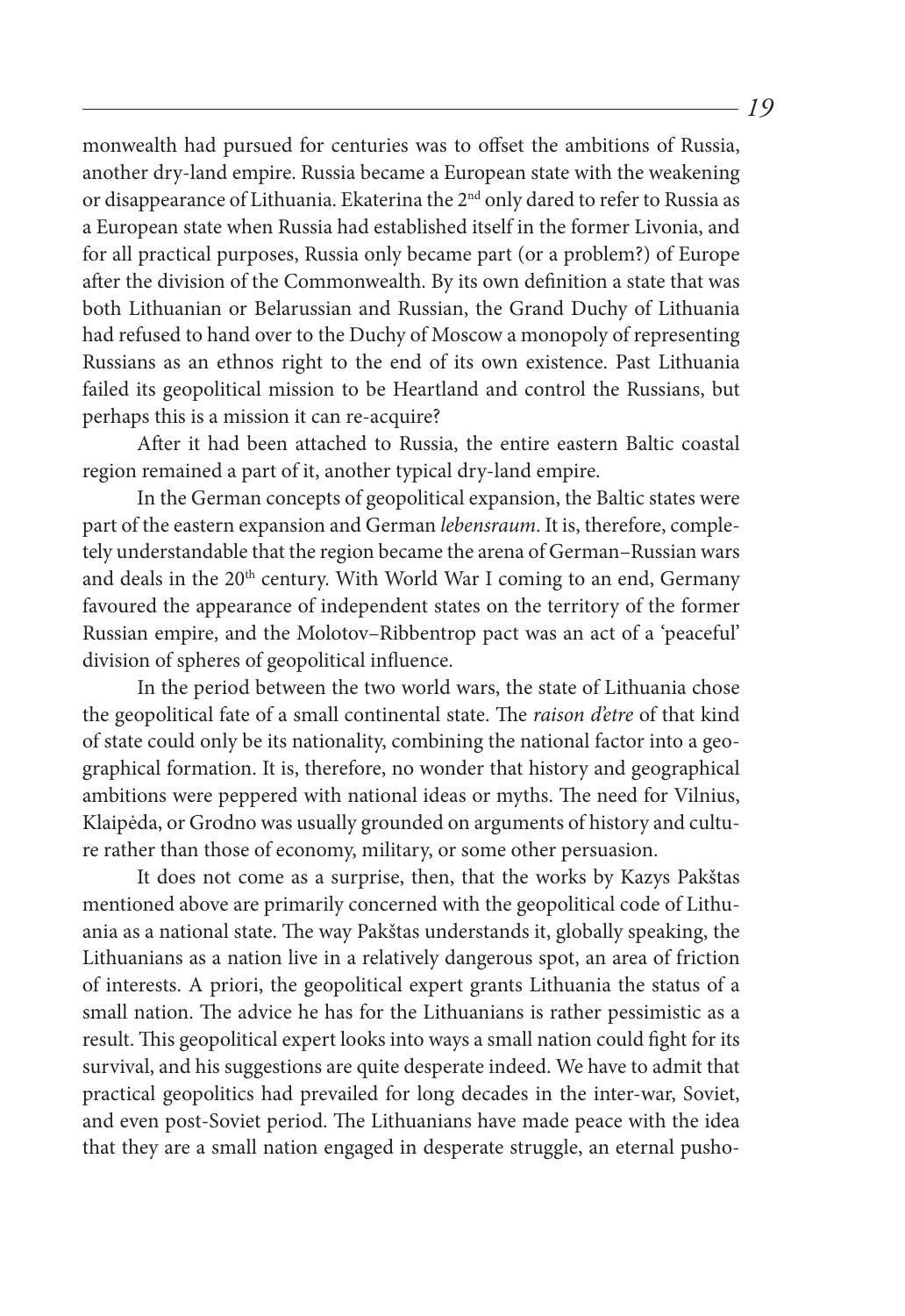ver to the big neighbours. It is a known fact that Pakštas proposed the idea of Baltoscandia, admitting, however, that it was a desirable, albeit quite unlikely, concept. Prior conditions for Baltoscandia to exist are the absence of absolute threat from the East and complete European guarantees for Baltoscandia's neutrality.

In his article titled 'Lithuania's Geopolitical Situation' (Lith. *Geopolitinė*  Lietuvos padėtis), Stasys Šalkauskis wrote back<sup>19</sup> that Lithuania was in the zone of antagonism between the East and West; it wants to be in the West, but has a lot of ties with the East. It is a peripheral state and is destined for neutrality. Stanislovas Tarvydas, in his paper 'Geopolitics' (Lith. *Geopolitika*), also sees Lithuania in a sad spot amidst great powers, and ponders how Lithuania could become a real and solid bridge between the West and the East. Mackinder's Heartland is sacrificed in favour of the idea of recovering Vilnius in one way or the other, preserving Klaipėda, strengthening the state's unique culture and the nation's intellectual potential, hoping for better times.

After 1918, Central Europe was really a buffer zone between the West and the Soviet Union. The concept of buffer states collapsed after 1945, when the iron curtain fell, dividing both land and the Baltic Sea. It turned out to be the way it is imagined by architects of dry-land empires, a dividing sea. After 1989, when the Soviet Union became weaker but still maintained its military power, the concept of buffer zones somewhat re-emerged.<sup>20</sup>

European Union and NATO expansion brought with it a geopolitical shift. Formerly divided into Western Europe and Central and Eastern Europe, Europe should now be split into Western and Central Europe and Eastern Europe. Lithuania and its other Baltic neighbours would become part of the enlarged Central Europe. By its geopolitical significance and the degree of western integration, today it is what it has been called, and even geopolitically 'murdered', before: *Mitteleuropa*. 21 The question is, for how long this geopolitical structure will survive?

### 3. The Republic of Lithuania in the 21<sup>st</sup> Century

The Republic of Lithuania of 1990 also has its own geopolitical characteristics. A paradox, but today the Lithuanians would find it difficult to identify

<sup>19</sup> Stasys Šalkauskis. "Geopolitinė Lietuvos padėtis", Židinys*.* 1938. N 5–6.

<sup>&</sup>lt;sup>20</sup> Hardi P., "Security Issues and Nation Building in East-Central Europe" in Weidenfeld W., Jannings J, eds., *Europe in Global Change*, Gutersloh: Bertelsmann, 1993, p. 201–202.

<sup>21</sup> Timothy Garton Ash. "Does Central Europe Exist?", *New York Review of Books*. 1986.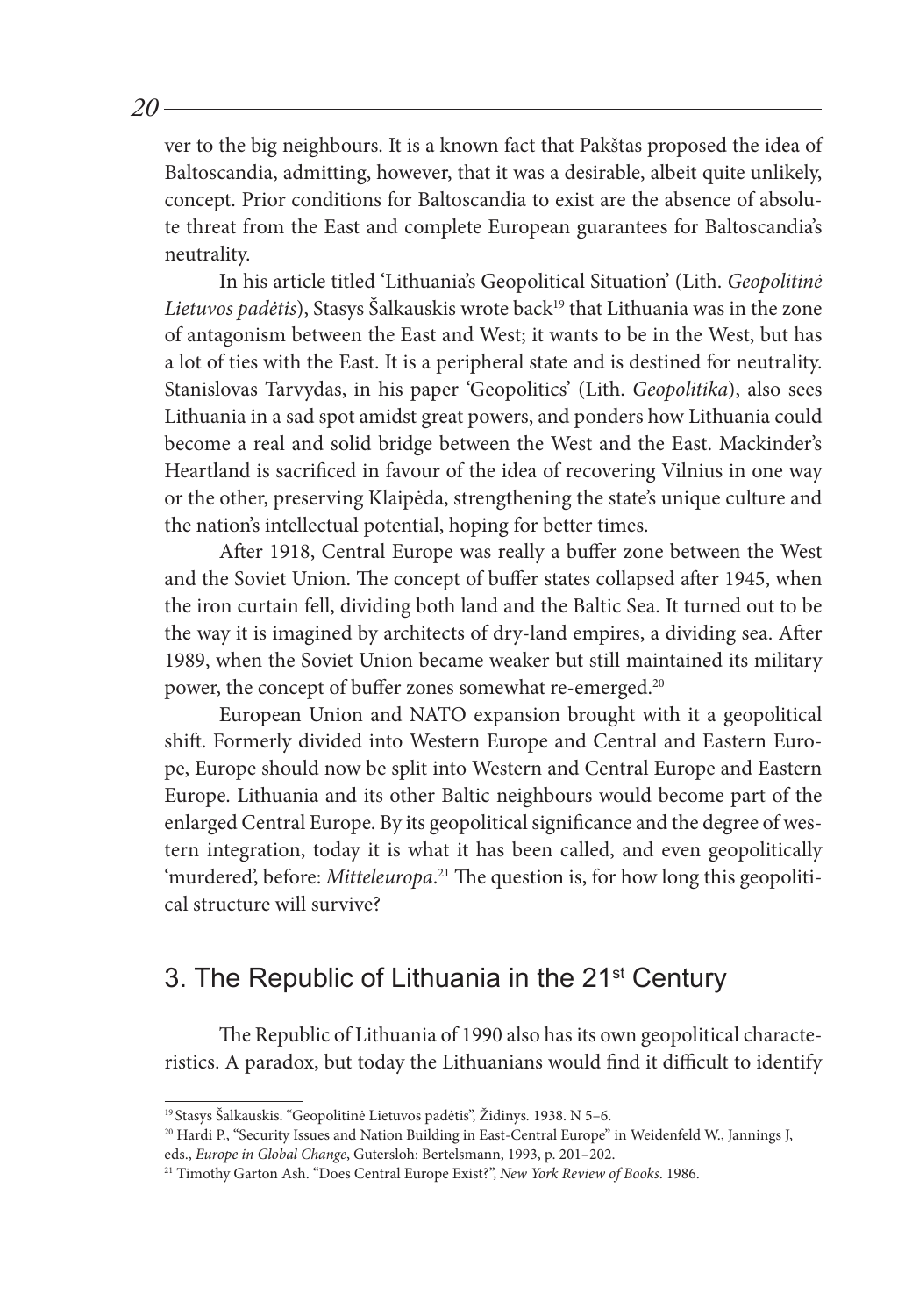the European region they belong to. If we tried to classify Lithuania as part of Northern Europe, we would see that it is the southernmost Northern European state that, with its Catholic tradition, does not fit into the protestant Scandinavian environment. There are plenty of advocates who would attribute Lithuania to the traditional Central Europe, which would make Lithuania the northernmost border of Central Europe, having little in common with the Habsburg-esque centre of *Mitteleuropa*. Geographically, Lithuania could also be classed as Eastern Europe, which would place it on a par with countries like Russia, Belarus, or Moldova…but still the easternmost state of Central Europe. Well, then there is a highly 'specific' region – the Baltic states or a Baltoscandia, but it is a matter of politics rather than geopolitics: the Baltic states are nothing but European states that had been occupied by the Soviet Union, while Baltoscandia is a political project that has never been brought to life.

Regions aside, we could say that as of 1990, Lithuania is like it has never been before: for the first time in history, it has Vilnius and Klaipėda at the same time. Klaipėda is becoming a historically Lithuanian and integrated seaport, while the capital city of Vilnius happens to be in the east of the country. Once designed to serve as a metropolis for Garden, Minsk, Pskov, it is now reduced to a metropolis for Šiauliai, Kaunas, Alytus. This is the kind of Lithuania that integrates in the region where the Baltic Sea becomes an inland body of water – a sea that connects, and not divides.

Obviously, in this type of situation Lithuania finds it very useful to turn towards the Baltic Sea; small wonder then that interests often tend to revolve around Klaipėda, the city becoming a relatively attractive and necessary place. It is a positive sign that actually reflects Lithuania's reorganisation towards the idea of a maritime state.

On the other hand, Vilnius finds itself in a curious position. Vilnius is the capital situated furthest from the sea among the Member States that have access to the sea,<sup>22</sup> and the third easternmost EU capital after Nicosia and Bucharest.23 Bearing in mind that historically Lithuania has never been oriented towards the sea, its current re-orientation is a real geopolitical shift. This kind of shift also promotes the state to be more open and not only in a political, but also in an economic and cultural way.

Lithuania is not participating in any consistent discussion about the country's geopolitical future and it is therefore difficult to pinpoint any prevalent national geopolitical idea. As often as not, the current situation is found to

<sup>&</sup>lt;sup>22</sup> By the way, it is Riga's and not Klaipėda's coastline that is the closest to Vilnius.

<sup>&</sup>lt;sup>23</sup> Not including Cyprus with its specific islandic situation.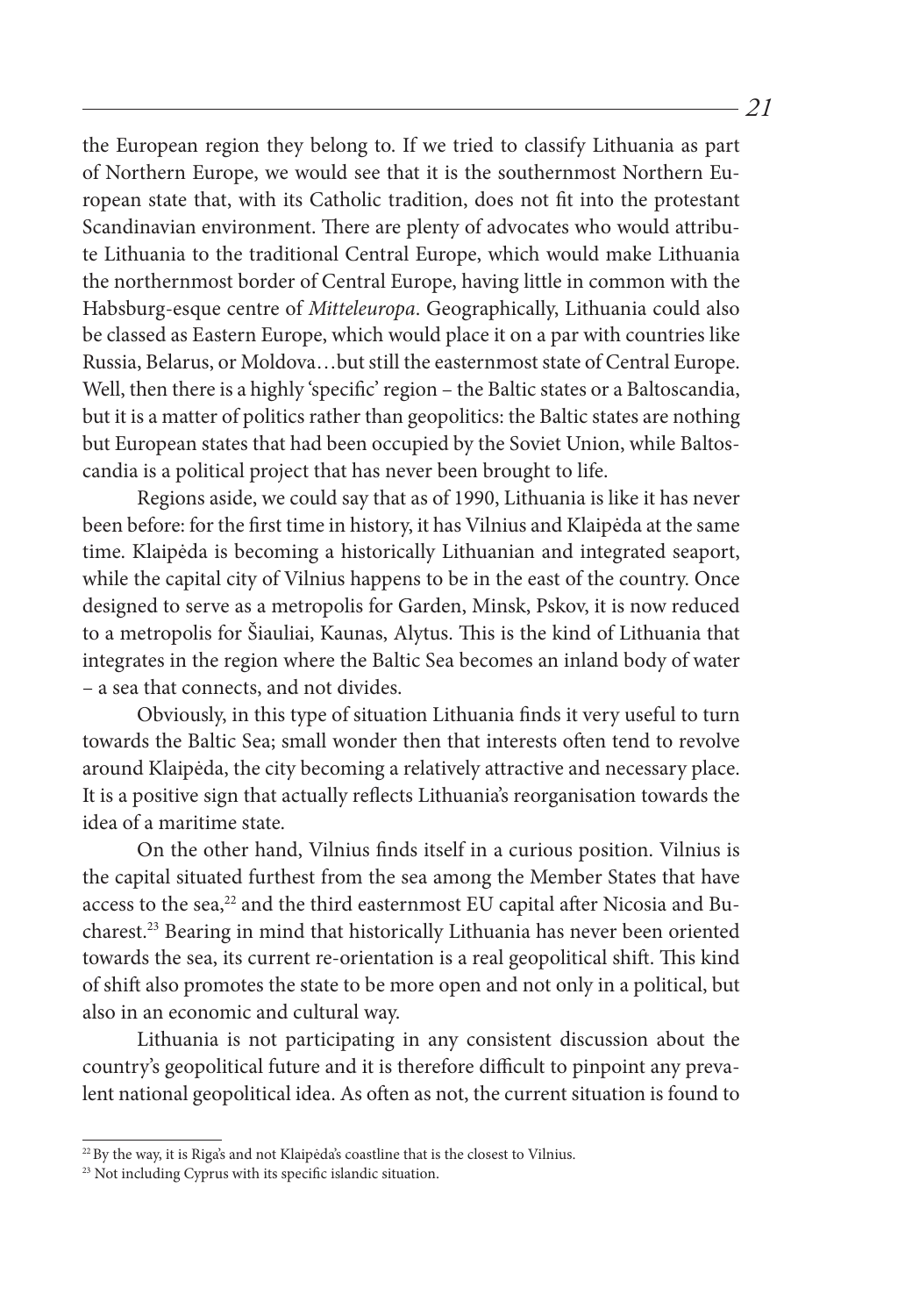be essentially satisfactory to most Lithuanians. Some surveys show that in the opinion of the people, a happy Lithuania should resemble a Scandinavian state (this is the type of Lithuania that the strategy *Lithuania 2030* aims to achieve24); however, this is a political, rather than geopolitical, project.

To sum up the ideas of those who voice their opinions on Lithuania's geopolitics, I can say that there are three stereotypes involved. The first one, I would call ethnic isolationism, the second, Euro-peripheral fatalism, and the third, Euro-Atlantic optimism.

Advocates of the first idea claim that following the restoration of its independence, Lithuania is now a small, weak state surrounded by powers that are stronger just as they are aggressive, and is as much unsecure as it was in the period between the two world wars. We could say that to an extent, this is the characteristic from the end of the last century: Lithuania is a country that falls into the definition of a small state, it has no loyal allies or powerful protectors in a world that seeks economic pragmatism and profit, modestly hoping that it could somehow become a kind of a bridge between the West and the East. The conclusion here is that the fate of the country depends more on circumstances than efforts of the state per se.

Just like Kazys Pakštas once, followers of the idea of ethnic isolationism believe that the *reason d'etre* of the state of Lithuania is still the strong sense of nationalism. They think that the integration into the European Union is dangerous to the smart sense of nationalism that makes the country so unique. This type of geopolitical thought leaves plenty of room for the mythical unity and romanticised history of the Baltic nations. Another thing wrong with the European Union is its mocking attitude towards the isolationists' utopia of a Lithuania inhabited by extraordinarily clever intellectuals, a state that is free from crime, its economy based on the spirit of national love and ethnic unity.

Obviously, the neutrality of Lithuania as a unique state would be the most logical and reasonable state, yet given the dangerous international situation, NATO integration is a possibility. However, many ethnic isolationists think the integration ought to be a one-sided thing: NATO must defend Lithuania (it is a moral duty of the organisation), whereas Lithuanians would be released from taking part in NATO missions away from Lithuania as it has nothing to do with Lithuania's vital needs. Generally speaking, all major states pursue an aggressive and self-centred policy and therefore should be approached with caution.

Euro-peripheral fatalists are those who believe that isolationism and

 $^{24}$ https://www.lietuva2030.lt/lt/, accessed on 10/03/2018.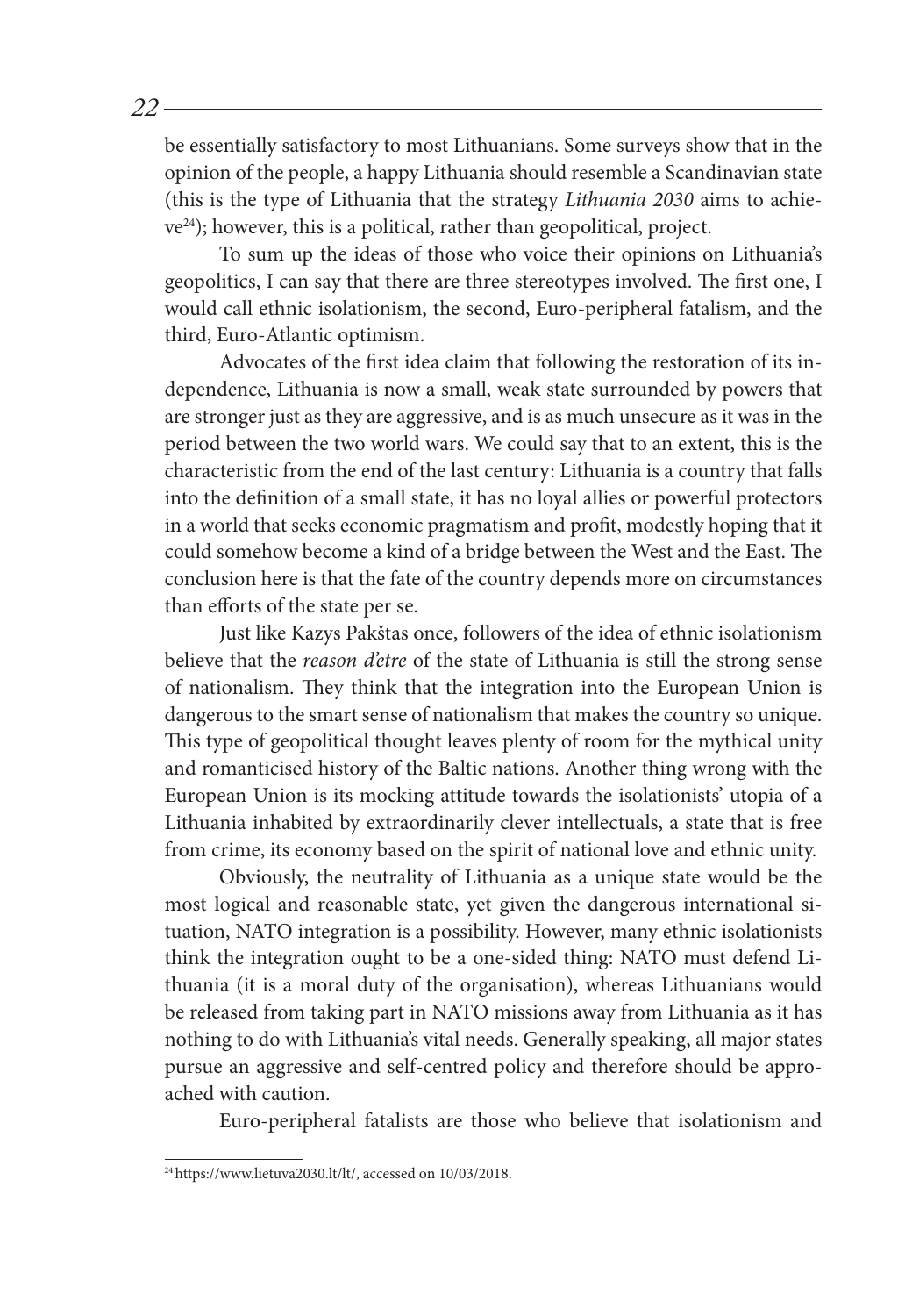neutrality would spell doom to Lithuania. Lithuania has to integrate into Western structures, but an integrated Lithuania would eventually become, and remain for a long time, a periphery of the Western world, a doer of Brussel's and Washington's will, although on the other hand the country would have better opportunities for economic development, and security guarantees would boost confidence in the country's potential.

A state like that would still offer no guarantee of Lithuania's security for, as a provincial periphery next to the unpredictable Russia and the dangerous Belarus, the country is doomed to the role of a perpetual straggler and is prone to become the target of some geopolitical exchange. Apologists of the Euro-peripheral way of thinking encourage integration and the fastest possible economic development, they would love to support democratic processes in Russia and Belarus (which would make the situation more secure), look at Ukraine with some hope, considering it a potential geopolitical antagonist to Russia, and willingly participate in the communities of the Baltic states or Baltoscandia. In other words, the fewer geopolitical problems around Lithuania, in its regional code, the better. Recognising the aggression and egoism of the great powers, advocates of the idea in question believe that Lithuania must clearly choose which of the greats are 'homey', and which are 'alien'. Of course, one of the aliens is Russia, while Europe and the US are the homeys.

Advocates of Euro-Atlantic optimism design Lithuania's geopolitics based on a Lithuania that is integrated both in the European Union and NATO. The main thing is that instead of fearing for a geopolitical situation that allegedly poses a security threat, Lithuania should actively participate in solving local issues, becoming an indispensable part of the solution.

Contrary to Euro-peripheral fatalists, optimists believe that the current situation is a chance for Lithuania. The more of a conservative continental state Russia is, the more important Lithuania becomes. Lithuania is not just one of the Baltic states – it is the largest of them all. Lithuania needs to be a member of the European Union and NATO on terms that would make it indispensable both to the Alliance and the Union. Optimists see Lithuania's geopolitical future not as the future of an isolated state, but rather as that of part of the region. Ethnic identity is prone to shift and should not be fostered that much.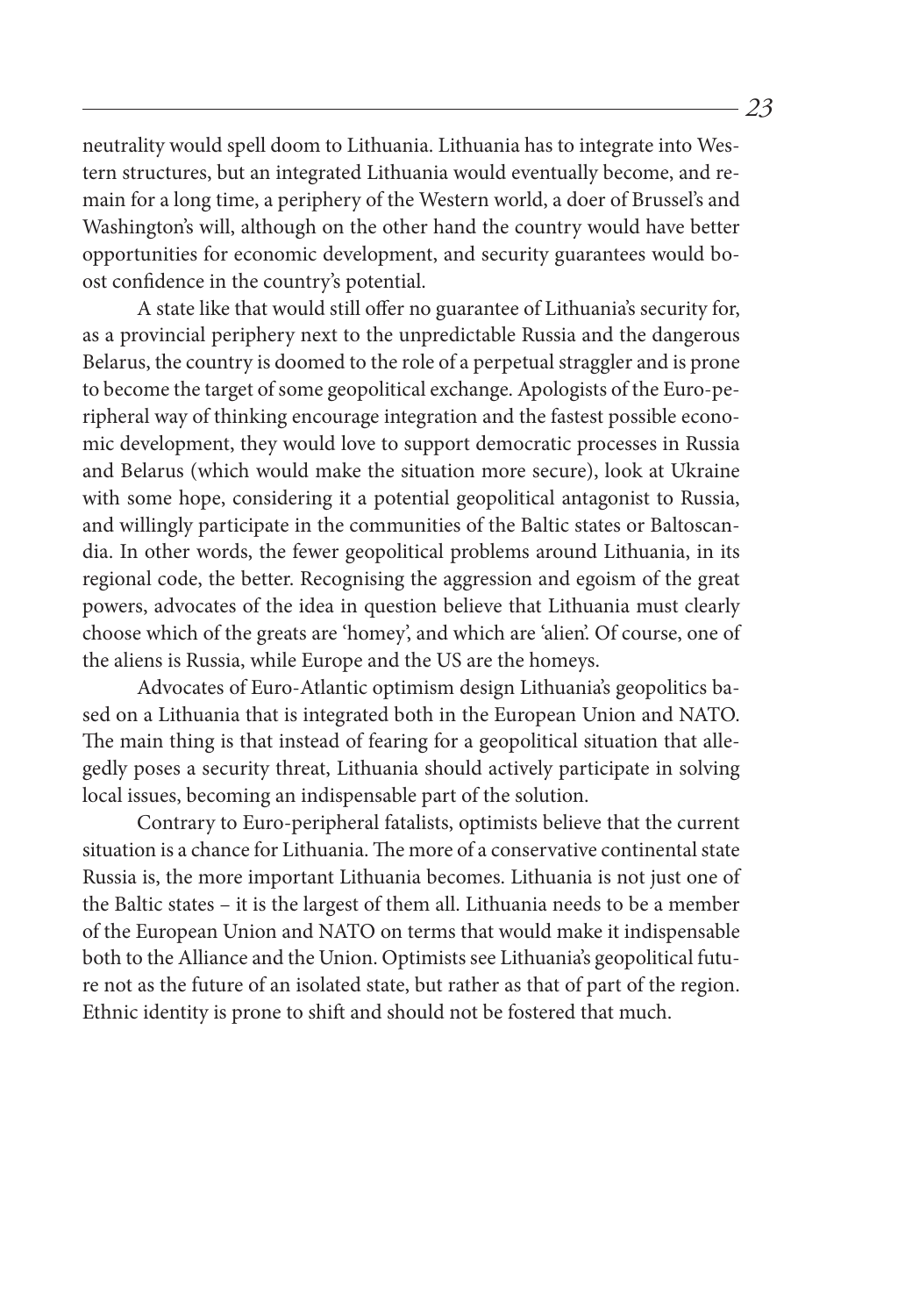4. Global and Regional Future Models and the Baltic Region

The ample literature on future strategies reveal several relatively identifiable, stereotypical political models of the world, or even visions of the future world. They refer to the Baltic region and Lithuania with varying degrees of significance. I will cover some of them here.

It could be that most of the geopolitical forecasts are connected to the American vision of the future, or *Pax Americana*. The US is the key power in the world, one that defines the entire course of its political development, for all practical purposes. It is a world of continuous struggle for the so-called eternal or fundamental values: freedom, democracy, human rights, and the glue that holds it all together – liberal market economy. The American dream has it that all nations of the world can co-exist together and reach a Fukuyama-esque end of story – the political finale that humankind strives for.<sup>25</sup> One of the fallacies, according to campaigners for *Pax Americana,* is the popular belief that the Age of America (and the Age of Europe, too) is coming to an end. Contrary to other authors, the political futurologist George Friedman reminds us that understanding the US's collapse, albeit logical, is still wrong. Before World War Two, the US was not even a super-state and did not even wish to dominate the world. Of course, it became a super-state after World War Two, but instead of dominating, it waged the Cold War with the Soviets. The true Age of America only began with the collapse of the Soviet Empire, which means that it is not the  $20<sup>th</sup>$ , but the  $21<sup>st</sup>$  century that is due to be the period of US domination.<sup>26</sup>

In the  $21<sup>st</sup>$  century, the idea of the US ('Make America Great Again') is to thwart the appearance of a major geopolitical dominator to threaten America. Candidate number one here is China or, even worse, a united and integrated Eurasia (an exceptionally successful commonwealth of China, Russia, India, and possibly Indonesia), and so it is in the interests of the US to foil it. In this light, Europe's mission is to be an ally to the US. This is the way it has been so far, and the process needs to go on.

George Friedman delineates clear geopolitical boundaries of Europe, claiming Europe to be a peninsula that starts to the west of the St Petersburg– Rostov-on-Don line (Fig. 1). The line clearly shows that the Baltic states, Belarus, and Ukraine are part of Europe, while Russia and Moscow are already outside of the peninsula. As a result, making this line the true boundary between civilisations is the strategic objective of the 21<sup>st</sup> century (or at least its first half).

<sup>25</sup> Francis, Fukuyama, *The End of History and the Last Man*, Free press, 1992, 418 p.

<sup>&</sup>lt;sup>26</sup> George, Friedman, *The Next 100 years: A Forecast for the 21<sup>st</sup> Century*, Anchor Books, 2009, 254 p.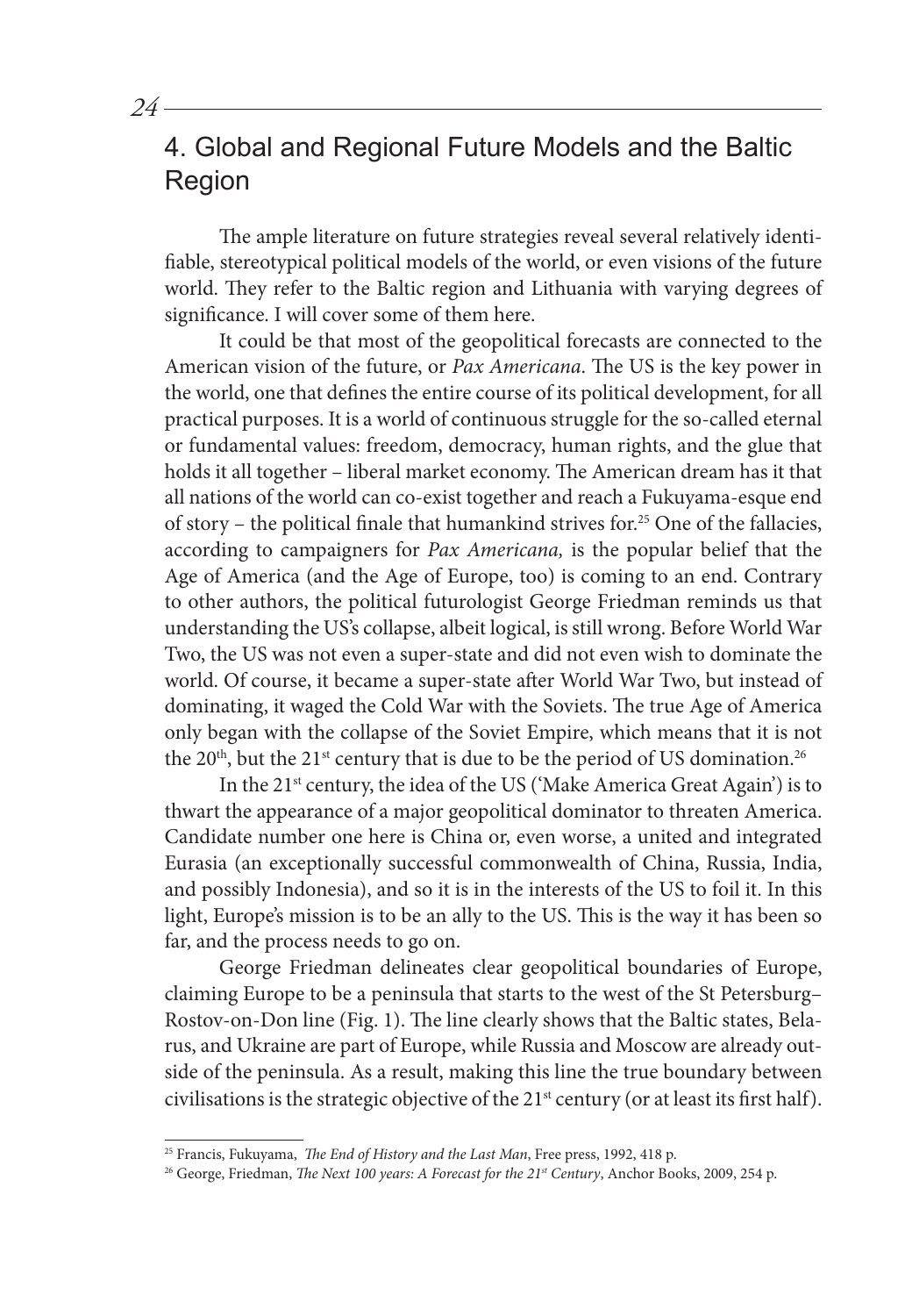

Figure 1. **The European Peninsula and Russia, a map by the Geopolitical**  Futures portal<sup>27</sup>

It is completely obvious that according to this vision, Lithuania stays part of the 'real' Europe. The continued weakening of Russia under this vision is inevitable. The entire gargantuan Russia, with its 140 million inhabitants, is becoming an increasingly less imposing power compared to the integrated Central Europe, from Finland to the Black Sea and the Adriatic Sea, its population totalling, as near as makes no difference, 100 million. It is the strengthening of Central, and not Western Europe that is in the geopolitical interests of the US, and George Friedman predicts that the new regional centre of power could become what he refers to as 'New Poland' (personally, I would rather call it the New Polish–Lithuanian Commonwealth). In this respect, Lithuania is in for a quite optimistic and even geopolitically responsible future.

<sup>&</sup>lt;sup>27</sup> George Friedman claims that geopolitically, Europe is the Eurasian Peninsula stretching to the west of the line drawn on the map. The Baltic states, Belarus, Ukraine are European countries, while Russia is outside of Europe. Fixing that line would mean a kind of reclaiming Europe from Russia's influence.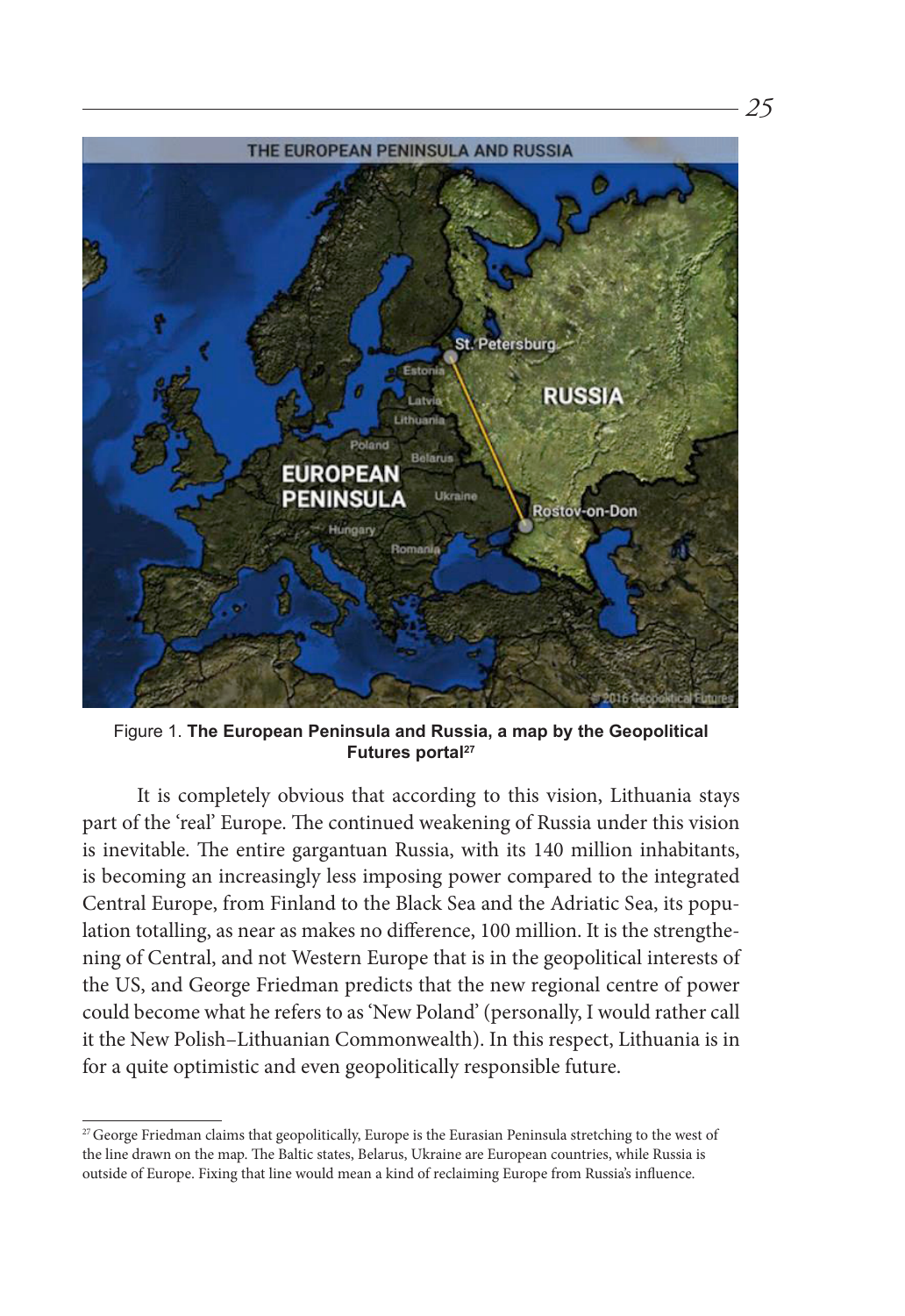Western Europe, with all of the EU structures, is poised to grow weaker. As a result, amidst the weakening Russia and Western Europe, it is Central Europe that will become a new centre of power. The 'New Poland', a US ally, will be the geopolitical formation that will play an important role in the global politics of the 21<sup>st</sup> century.

Another geopolitical guru, the recently deceased Zbigniew Brzezinski, believed that Russia can be successfully checked when a powerful alternative to Russia arises in the region. This country should understand that it is not built to last, and a contender may come one day to claim its geography and resources and to disallow it to impose its dictate on its geopolitical neighbours.<sup>28</sup> Brzezinski thought that an integrated Europe and NATO drawing closer to Moscow and Russia becoming weaker is an inevitability. This then will strengthen the Baltic region's position as part of Europe and will remove it further and further away from Russia.

It is worth remembering that when he wrote about collisions of civilisations, Samuel Huntington, too, 'envisaged' a place for the Baltic region in the Western European civilisation.<sup>29</sup> Which makes the ideas of this leading geopolitical figure quite favourable to us.

Visions of the short-term future prevail in Europe, most definitely due to the EU influence. In other words, what will happen to the European Union. They are not talking about any kind of a major change, be it new large-scale expansion or the Union's collapse. The latest suggestions from the most recent period are the so-called Junker scenarios.30 As we know, they refer to potential reformation of the EU as a long-term vision, even though this is more of a tool to address the present crisis rather than one to engage in some strategic creative work. When it comes to us, it is relevant to the extent that Lithuania and its Baltic neighbours are anchored firmly as an unquestionable part of integrated Europe, an undeniable territory of its vital interests.

Still, there are talks in Europe about Europe's future after the European Union. Swedish historian Gunnar Wetterberg, for one, suggests reviving the Kalmar Union, an old Scandinavian integration that now only historians remember.<sup>31</sup> In the  $14<sup>th</sup> - 16<sup>th</sup>$  century, the Nordic countries, nominally under the rule of a single monarch, enjoyed a sufficient degree of sovereignty and

<sup>28</sup>Brzezinski Zbigniew, *The Grand Chessboard: American Primacy and Its Geostrategic Imperative*, New York: Basic Books, 1997, 223 p.

<sup>29</sup>Huntington Samuel, *Clash of Civilizations and the Remaking of World Order*, Touchstone, NY, 1997, p. 368.

<sup>30</sup>http://europa.eu/rapid/press-release\_IP-17-385\_en.htm, accessed on 02/01/2018.

<sup>31</sup> https://euobserver.com/opinion/31188, accessed on 02/01/2018.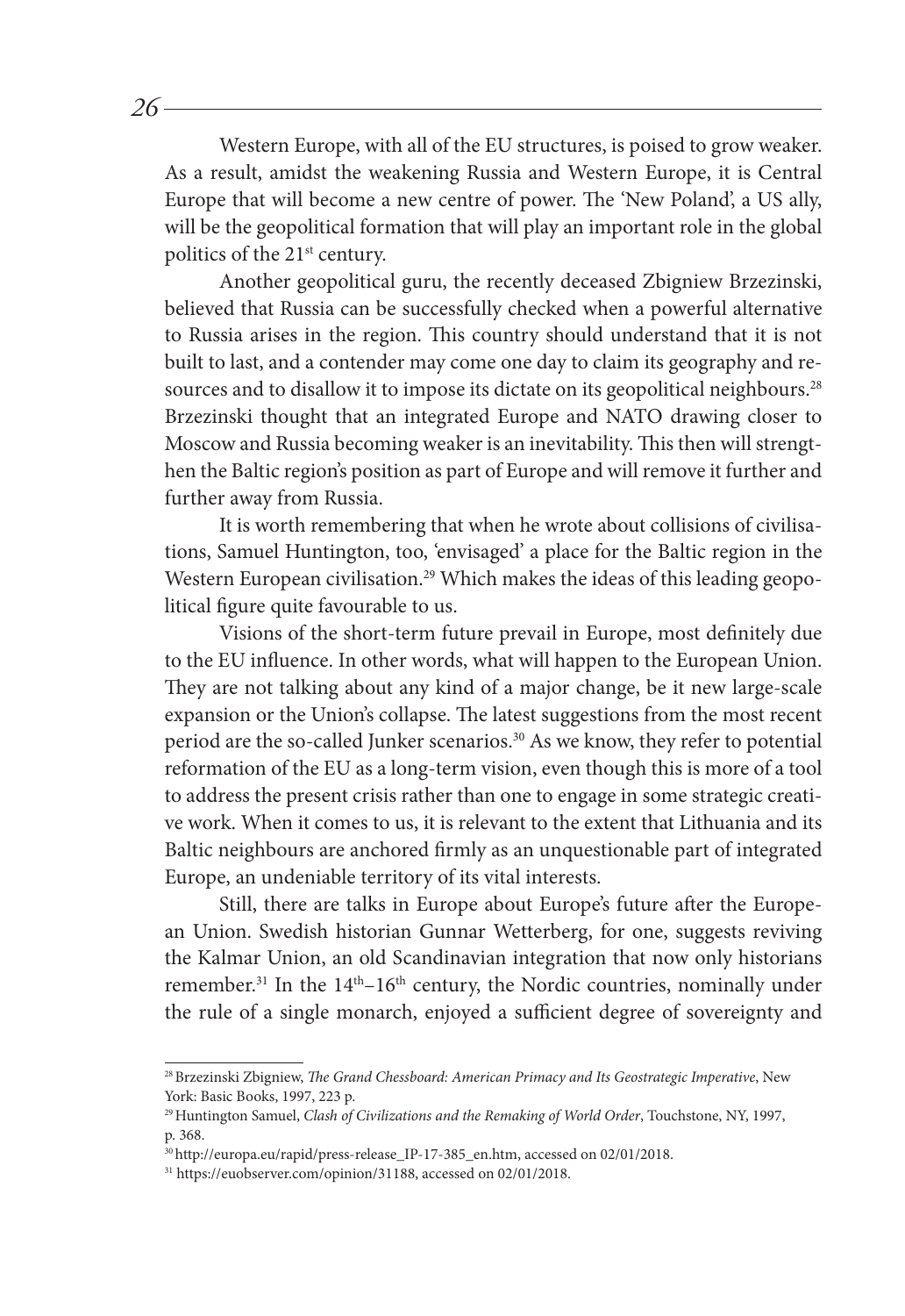were quite rational in their management of the union's and national interests. If today, the Nordic countries (including all of their islands, such as Iceland and Greenland, as well as the Baltics) joined to make a single formation, they would cover an impressive area of 3.5 million sq. m (an area to overshadow India) and would have a population of some 26 million. Most importantly, they would be the eighth largest economy in the world, an economy that would exist at a safe distance from all the wars and disturbances. This could also be a union for the Dutch and even the Belgian Flemish, who are now sick and tired of the Belgian kingdom. This would put it in a position to negotiate with the British, and even with America, on equal terms. Another thing that makes this outlook so appealing is that Lithuania grounded its future vision (the Lithuania 2030 strategy) on the postulate that the Lithuanians would be happy if they were more like the Scandinavian nations. $32$ 

Another potential prospect of European integration is New Switzerland. This country, which once united, as if in a pinch, Europeans who spoke different languages and practiced different religions, did not descend into wars but, rather pragmatically, created a heaven on earth instead. Member to no economic or military union, the country is still a global leader in terms of innovation, competitiveness, and other aspects that benefit the economy. The influential Italian Northern League is already making suggestions that they should stop 'feeding' the backward, albeit Italian-speaking, South and think about establishing a new type of alliance with the Swiss, southwestern German, and perhaps Belgium instead. Slovenia could join as well. We are not here, and if New Switzerland (or possible the New Holy Roman Empire) is to expand, we could find ourselves somewhere in its periphery.

Many political observers note that geography and economy are not the only factors that drive the establishment of political alliances. With Central Europe, the biggest political problem is the fear of Russia. It could be resolved with the New Polish–Lithuanian Commonwealth covering the Baltic states, Poland, Belarus, and Ukraine. A sea-to-sea territory, population: 110 million. The Intermarium, to which we belong, is becoming an increasingly trending thing in political debates.<sup>33</sup> According to Zbigniew Brzezinski, this too would force Russia to review its potential for expansion. The Roman Empire once split into the West and the East. After all, there are many who currently believe that the period was a 'golden age' for the Lithuanians, the Poles, and a lot of western and central Slavic nations.

<sup>32</sup> https://www.lietuva2030.lt/lt/, accessed on 02/01/2018.

<sup>33</sup> https://geopoliticalfutures.com/intermarium-three-seas/, accessed on 02/01/2018.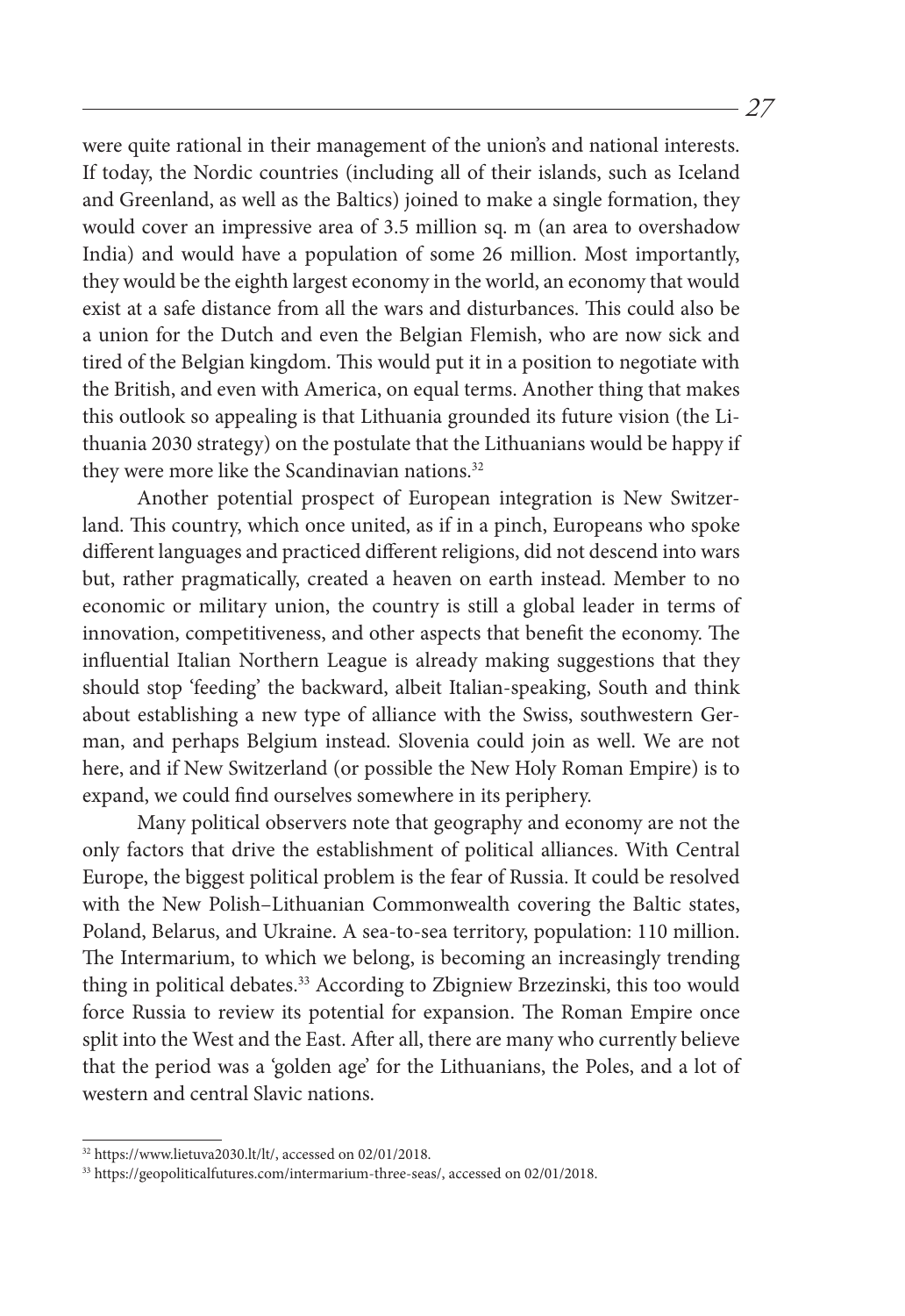The Chinese vision involves economic development leading to employment, a source of subsistence and wealth for everyone willing. It is no secret that recently there have been plenty of forecasts favouring China: they say that China is the future ruler of the world and we can but prepare for this historical fact.34 Formally, the Chinese dream looks very beautiful: after all, China is a peaceful state that, following the Confucius idea, does not wish to conquer anybody. On the contrary, it strives for harmony where both China, as the Middle state, and the world that surrounds it would be happy.

According to the Chinese vision, we are the edge of the world, a spot that holds little interest for now. Of course, all the better for us – we can begin painting a 'golden future' for ourselves. Quite a few political experts say that China is in for an impending crisis, very similar to the collapse of the USSR, so that the long-term forecasts of Chinese development and the global implications thereof should be approached with caution.

Over the past two decades, none of Russia's geopolitical projects or dreams have come true. The greatest dream – restoring the status of a great power (and the geographical boundaries of the USSR) still remains hidden between the lines. Russia is just not strong enough for that. The country has no charming messianic idea. Russia is inflexible in its ideology. Imperialism today is a luxury one can hardly afford, but Russia cannot imagine itself without it. It is hostage to its imperialist nature and finds it extremely difficult to change its own views, however harmful they may be. It is like an addiction – an addiction to imperialistic thinking that is turning into geopolitical kleptomania. For now, it is rather inclined to hide its afflictions, instead of getting treatment. Russia basically has two choices: an authoritarian regime with an aggressive foreign policy, or an upheaval which may destroy Russia as we know it.

Current Russia was created through ham-fisted geographical expansion by simply overpowering neighbours and imposing its political will on them. It is therefore natural that its entire geographical perimeter is permeated with grievance, fear, or even a desire for revenge. Russia in fact does not have any friends in its neighbourhood; all the friendly states are so not because they find Russia attractive but because they are either bound by economic or mercantile interests, or faced with even worse. To be able to expand or to survive today, Russia has to fight (politically, and eventually physically as well) on several fronts, which is not an easy thing to do. What is worse, Russia's neighbours

<sup>34</sup> Ikenberry G. John, "The Rise of China and the Future of the West. Can the Liberal System Survive?", *Foreign Affairs*, 2008. Žiūrėta https://www.foreignaffairs.com/articles/asia/2008-01-01/rise-china-and-future-west, 2018.03.10.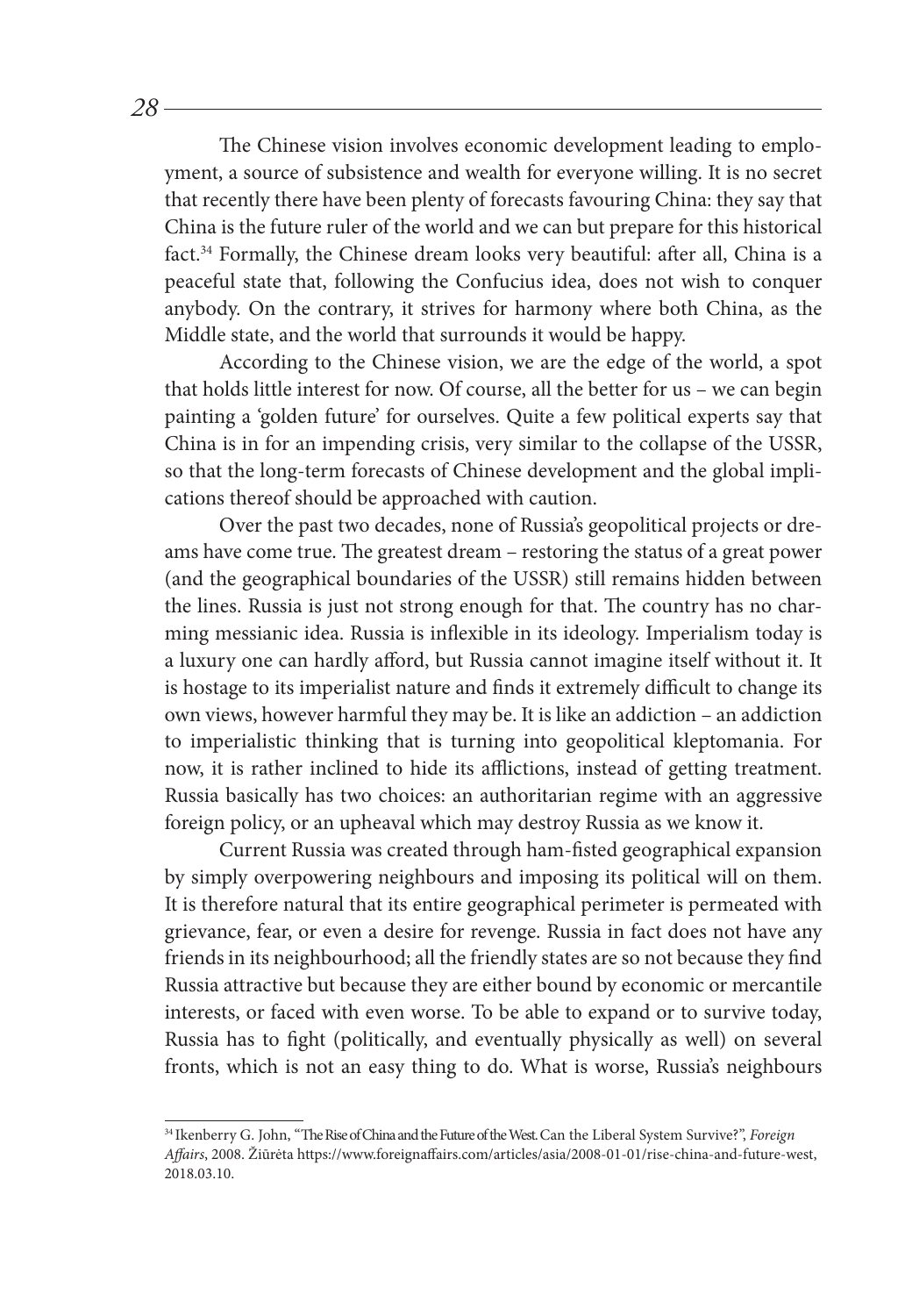manage to unite against Russia, something that has never happened before. There are no guarantees of Russia's own internal stability.

Of course, being further away from Russia in the event of an upheaval benefits us, yet its expansive convulsions are dangerous. The concept of Russia as a Eurasian state is developed by Alexander Dugin, one of the country's most prominent geopolitical experts.

Dugin's Eurasianism is named after Russia's post-Soviet policy of imperialism.35 Its biggest threat, according to Francoise Thom, a prominent observer, is that Russia's 'true and legitimate' borders are not and have never been demarcated.36 Dugin's Eurasia is the territory between Dublin and Vladivostok, which includes us, obviously. We are in the zone of Russia's expansionist interests.

From the point of view of classical geopolitics, Dugin can see a conflict between Atlanticism (the ambitions of the US and Great Britain) and Eurasianism, with Russia as its key component<sup>37</sup>. The American democracy and statements about human rights are also the soft power of the West that could destroy Russia. Russia is a unique civilisation in its own right, with the messianic power to melt nations not in Russia's ethnicity, but in its spirit of a great state, which is both messianic orthodox and Eurasian (and not necessarily Slavic). Gorbachev's and Yeltsin's projects of westernising Russia were a complete fiasco. It was a failed conspiracy of Atlanticism against Russia, against the Heartland that Russia constitutes. Today's Russia is not a product, but an intermediate formation that needs to be developed to become a Eurasian empire.

In Dugin's words, Russia's policy has to rely on three axis: Moscow–Berlin, Moscow–Tehran, and Moscow–Tokyo. Obviously, we are concerned the most with the first one, which is based on cooperation between Russia and Germany that could, de facto, lead to some new Molotov–Ribbentrop pact. Central Europe may temporarily be Germany's 'protégé', or its countries might enjoy a 'special' status in the sphere of Russia's interests. He believes that Estonia could be more German, while Lithuania, Latvia, and Poland, more Russian. Belarus has to become a part of Russia. Ukraine has no geopolitical value whatsoever. Most its territory is Russia, and only its western part could spawn a separate state.

<sup>35</sup>Aleksandr Dugin, Osnovy geopolitiki: Geopoliticheskoe budushchee Rossii;Myslit' prostranstom Moscow: Arktogeya, 1999, 925 pp.

<sup>&</sup>lt;sup>36</sup> Francoise Thom, Eurasianism: A New Russian Foreign Policy? Uncaptive Minds, 7 (2), 1994, p. 76.

<sup>37</sup> For a useful survey of the twentieth century Western geopolitical literature, see Geoffrey Parker, *Western Geopolitical Thought in the Twentieth Century*, London: Croom Helm, 1985. Chapter five of Parker's book is devoted to "German *Geopolitik*"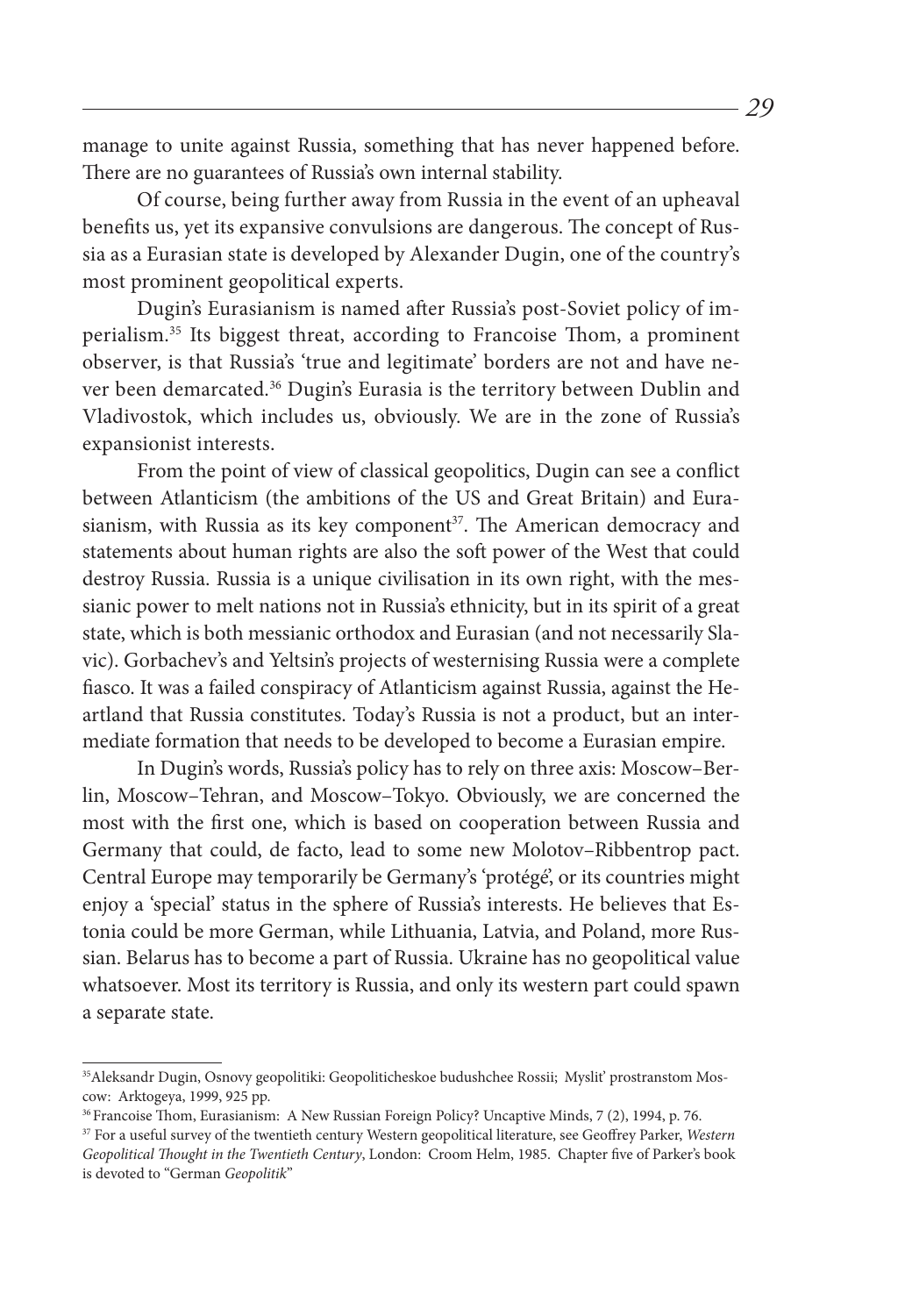From the standpoint of classical geopolitics, both German and Russia are dry-land empires that address their problems by dividing the neighbouring territories between themselves. Karl Haushofer, one of the most prominent German geopolitical experts of the 20<sup>th</sup> century and, allegedly, Hitler's number one adviser, claimed in his texts that Germany is a dynamic dry-land state that has been 'enclosed' unsuccessfully amidst the neighbouring states. For Germany to become stronger, or even for Germans to rule the world, an alliance with Russia, another dry-land state, would need to be made first, and then a war would have to be waged with the European maritime states, Great Britain included, to gain a strong foothold in Europe. This would be followed by war against the US, and eventually, when everyone is already out of the way, there would be war against…Russia itself.

In the words of said geopolitical expert, some dry-land empires (such as Germany) grow under the principle of metastasis: they take hold of strategically important points and turn them into new centres for their expansion. That was the way the Germans penetrated deeper into the Baltic region by occupying Klaipėda, that was the way they operated in Silesia and elsewhere. Other dry-land empires spread under the wave principle, by gradually 'swallowing' neighbouring territories. That is what Russia is like. The logic behind its expansion is to spread in all directions away from the centre, in all directions from one ocean to another. Russia's nature shows the empire's ambition to have the shortest possible dry-land borders so as to need to fortify a shorter defence line against its potential adversaries.

Central Europe's biggest bottleneck is between Rostock in former Eastern Germany and Trieste in Italy, near the Adrian Sea. It is just 860 km long. It mirrors the boundary that separated the spheres of interests of the East and the West during the Cold War almost exactly (Fig. 2). In 1945, in the name of the USSR, Russia reached one of the most convenient borders in the history of its expansion.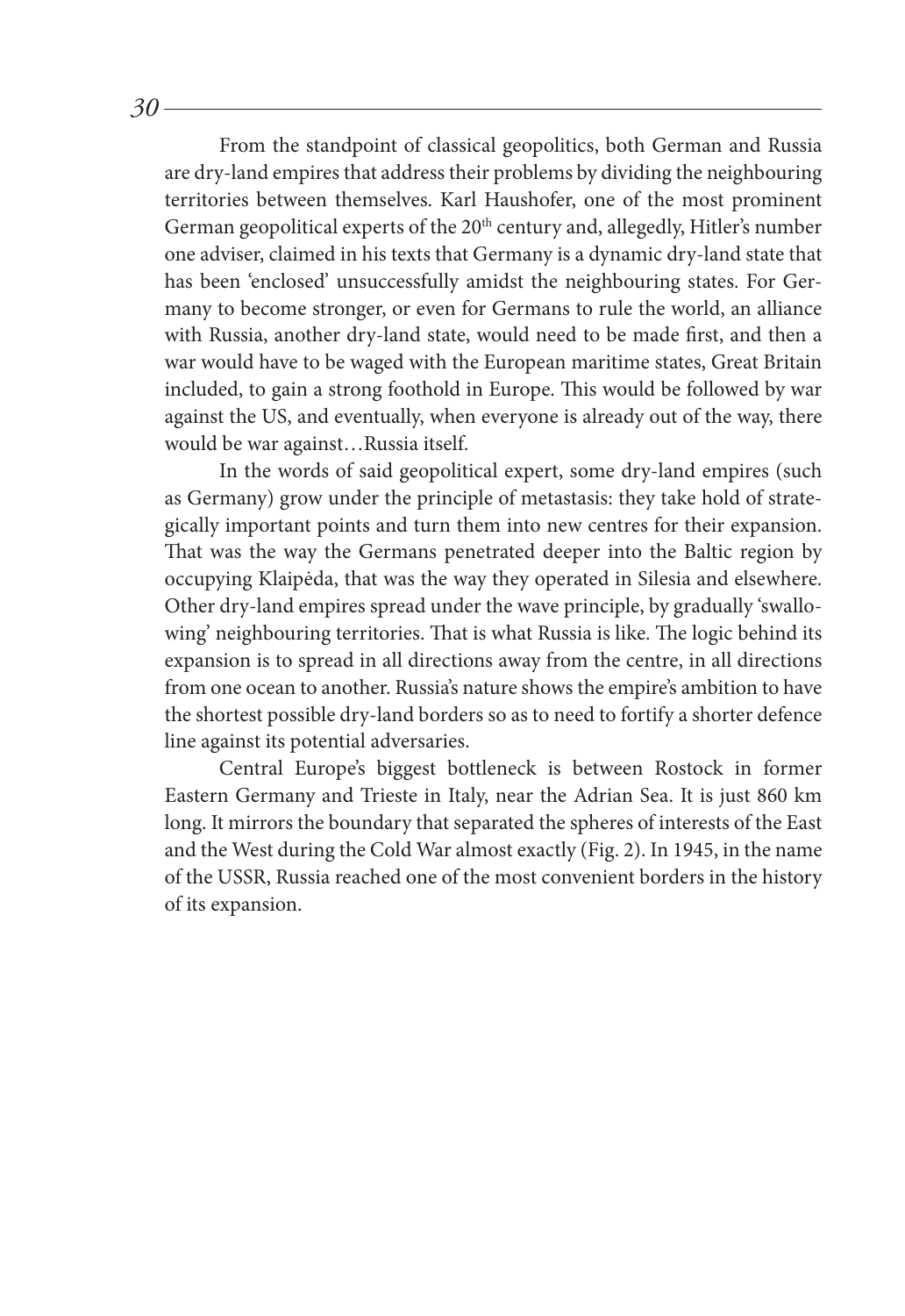

Figure 2. **Europe's 'bottlenecks'38**

The shortest distance between the Baltic Sea and the Black Sea appears to be the line connecting Konigsberg and Odessa and matching the western border of the former USSR fairly well. These 1,180 kilometres are the second line of the Russian empire already, a territory Moscow's ideologists used to consider their own. Geopolitically, Finland should be considered part of Russia as well (there are politicians in Russia who believe just that). The bottleneck in Scandinavia mirrors the current border between Finland and Sweden, and the former border between the Russian Empire and the Kingdom of Sweden. As we go further, we can see that the line between St Petersburg and Rostovon-Don (1,500 km) separates Russia both from the Baltic states and Belarus and Ukraine perfectly. Could this be Russia's third line of 'defence'?

Every deviation from the above short borders is a problem of the imperial strategy to Russia. If we take a look at the maps of Europe and the former USSR, we will see right away that one of the inconvenient borders runs betwe-

<sup>38</sup> Europe's 'bottlenecks' match the Russian/USSR expansion and its spheres of influence. Rostock–Trieste (860 km), Konigsberg–Odessa (1,180 km), St Petersburg–Rostov-on-Don (1,500 km). The dotted line shows the Molotov-Ribbentrop line between Riga and Odessa.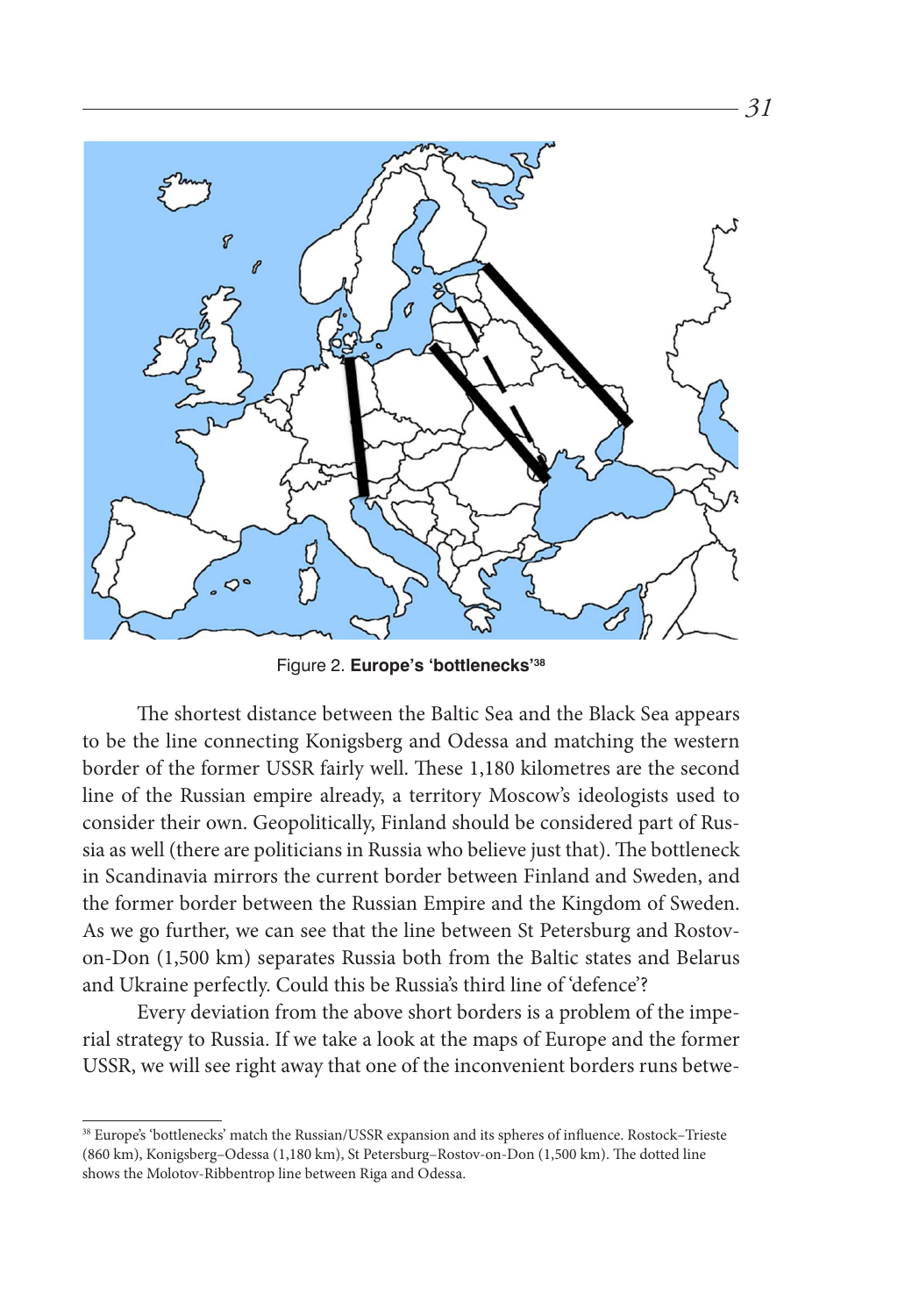en Finland and Russia. Another 'inconvenient' Russian border rises when Belarus and Ukraine remain in the sphere of Russia's interests, while the Baltic states become independent. Our eastern borders with Russia and Belarus now look like the border between Russia and Finland. And it is in Russia's interests to make it 'shorter'.

Against the background of the Russia–Germany negotiations, what matters to us most is that at just 1,260 km, the Riga–Odessa line is not that much longer than the Konigsberg–Odessa line. It is a known fact that under the 1939 Molotov–Ribbentrop pact, Latvia and Estonia remained in the sphere of the USSR's interests. Which is almost an exact match to the Riga–Odessa line. By the way, after World War I, the line dividing the spheres of interest of two dry-land empires, Germany and Russia, ran along the River Daugava. This is where the genesis and essence of the pact lies.

How much significance does this hold now, when Germany does not have a new Haushoffer and formally has no plans to conquer any new territories, and Russia is too weak to engage in a new division of Europe? Russia's history of the past few centuries shows that the country has won several major geopolitical victories just as it has suffered several grievous failures. In the 18<sup>th</sup> century, it overpowered Sweden – a strategic victory – and in the  $19<sup>th</sup>$  century, Napoleon; in the 20<sup>th</sup> century the country triumphed over Hitler, its geopolitical ally. On the other hand, it lost the Crimea War in the mid-19<sup>th</sup> century, thus almost ending its expansion to the south of Europe, and suffered a fiasco in the war against Japan in the early 20<sup>th</sup> century, becoming the first European state to lose to Asia in modern times. It also lost World War I, and the Cold War as well, which has shaped Russia the way it is now: a geographical mammoth and economic weakling, a state with its own arsenal of nuclear weapons. Russia should choose between Europe and Asia and go for Europe, but it is not inclined that way yet. This is what Dmitri Trenin<sup>39</sup> says, and he is completely right. He believes that the Baltic states are not part of Russia, and no plans should be laid for a second invasion. However, this concept is not as popular in Russia as Dugin's ideas.

The libraries of geopolitical scenarios are teeming with ideas like the New Caliphate (the Islamic vision), an Orwell-esque global dictatorship, a post-American multipolar world, and so on, which however bear no particular reference to Lithuania and its neighbours. The only thing worth mentioning is the so-called BRICS scenario that designates Brazil, Russia, India, China, and

<sup>39</sup> Dmitri V. Trenin, *The End of Eurasia: Russia on the Border Between Geopolitics and Globalization* , 2002, 354 p.